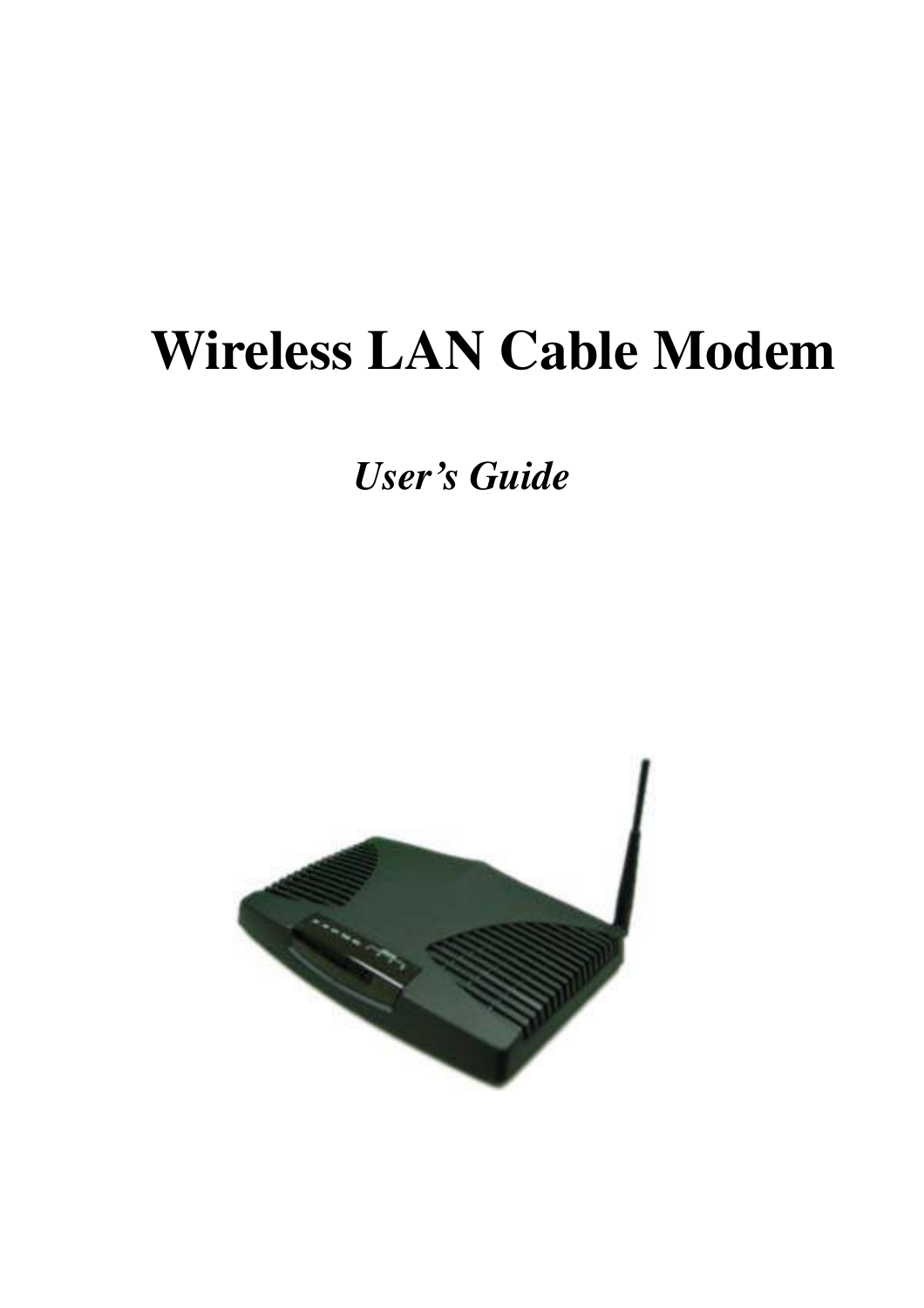## **Contents**

| 3. INSTALLING THE WIRELESS CABLE MODEM USING THE USB PORT7 |  |
|------------------------------------------------------------|--|
|                                                            |  |
|                                                            |  |
|                                                            |  |
|                                                            |  |
|                                                            |  |
|                                                            |  |
|                                                            |  |
|                                                            |  |
|                                                            |  |
|                                                            |  |
|                                                            |  |
|                                                            |  |
|                                                            |  |
|                                                            |  |
|                                                            |  |
|                                                            |  |
|                                                            |  |
|                                                            |  |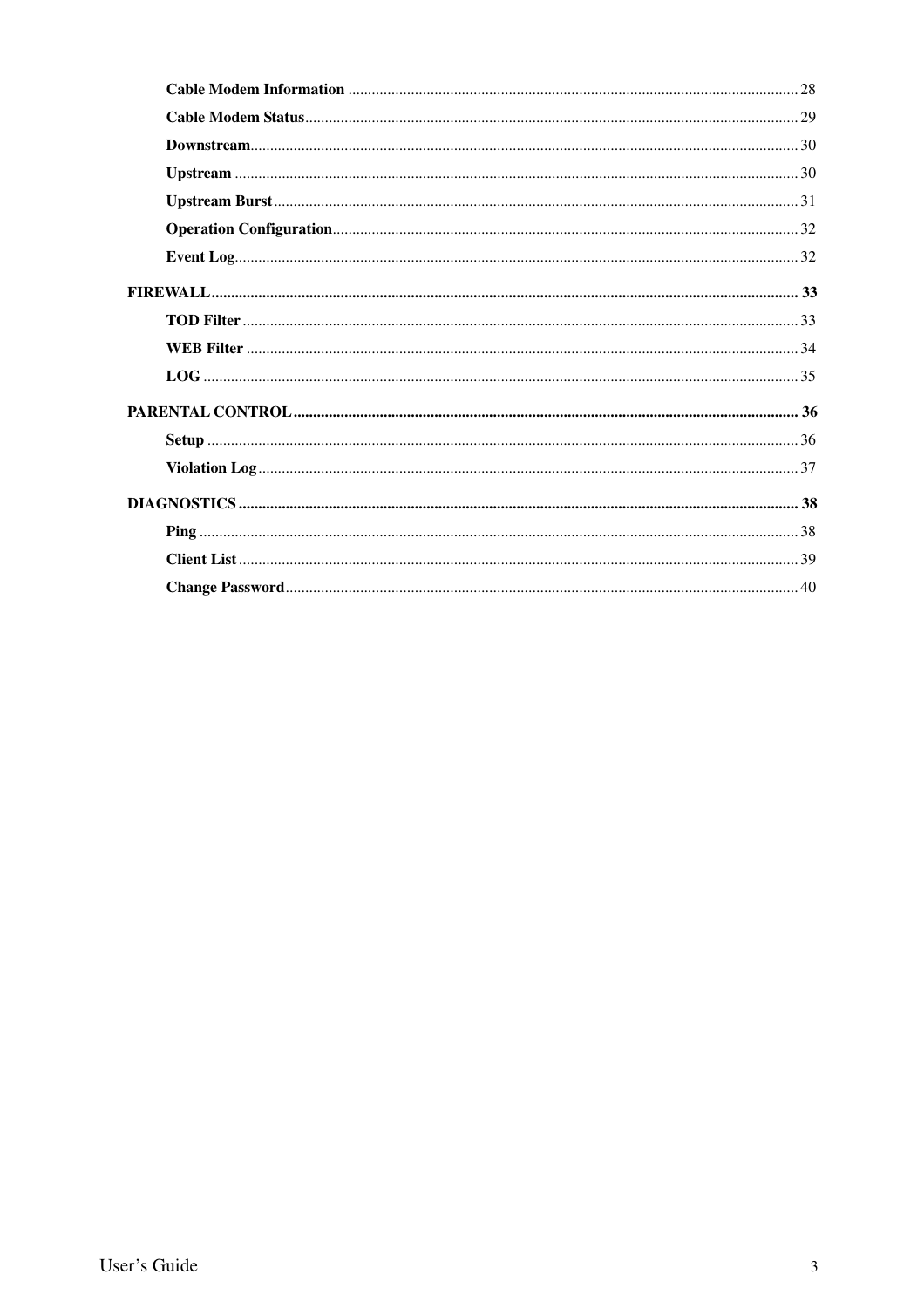### **1. Before You Begin**

Your new wireless cable modem provides high-speed wireless access to the Internet by using IEEE 802.11b/g wireless standard and an active Internet Connection through your cable service provider. This user guide describes how to set up and use the wireless cable modem. Before installing the wireless cable modem, you should read this user guide to ensure proper wireless cable modem operation.

### **Understand the Wireless Cable Modem's Features**

Your wireless cable modem has the following features to help you access and use the Internet:

- Wireless connectivity means that you can use your PC just about anywhere in your home.
- 802.11b/g compliance ensures interoperability with other 802.11b/g compliant devices
- Your wireless cable modem supports transmission rates of 54, 48, 36, 24, 18, 12, 11, 9, 6, 5.5, 2, and 1 Mbps.
- Two-way design allows the wireless cable modem to send and receive data over the cable television network.
- Cable bandwidth allows data rates of up to 38 megabits per second (Mbps)<sup>\*</sup>, which is faster than analog modems, integrated services digital network (ISDN), or asymmetric digital subscriber line (ADSL).
- Using your cable line means that the wireless cable modem is always on, always connected, and doesn't tie up your phone line.
- Plug-and-play operation through universal serial bus (USB) ensures easy setup and installation.
- Data Over Cable Service Interface Specification ( $\text{DOCSIS}^{\text{TM}}$ ) compliance ensures interoperability with DOCSIS compliant cable operators.

*\*NOTE: Speeds may vary based on the following factors:* 

- *Computer equipment including available RAM and processor speed*
- *Software applications utilizing your computer's resources*
- *Network traffic depending on the time of day*
- *Limitations set by your Cable Service Provider*

### **Contact Your Local Cable Operator**

Before installing you new wireless cable modem, you must contact your local cable service provider to activate your Internet account. Be sure to have the wireless cable modem's MAC address available, which can be found on the underside of the wireless cable modem.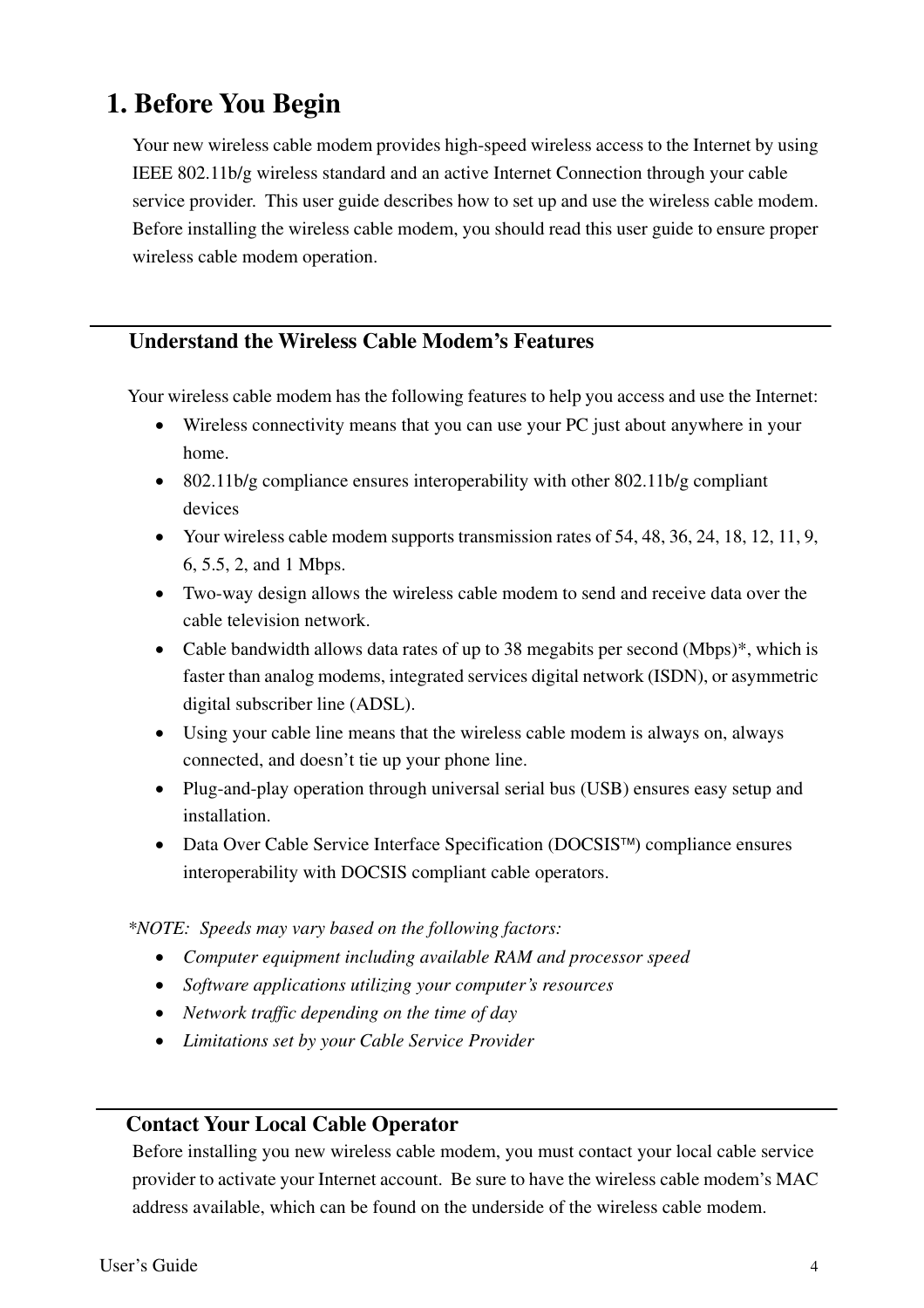### **Prepare Your Area for Wireless Cable Modem Installation**

Before installing your wireless cable modem, you should first prepare your area. To do this:

- 1. Locate your cable outlet and ensure that it is located within proper distance of your wireless cable modem and computer. Be sure not to bend the cable as this may strain the connector and cause damage.
- 2. Place wireless cable modem as high as possible. Allow sufficient airflow around the wireless cable modem to prevent overheating.
- 3. Place wireless cable modem and wireless clients in open areas or far away from transformers, heavy-duty motors, microware ovens, refrigerators, fluorescent lights, and other manufacturing equipment.
- 4. Ensure that the temperature in the room where the wireless cable modem will be operating is between 0 and 40°C (32 and 104°F)
- 5. The wireless signal may be weaker after it has passed through metal, concrete, brick, walls, or floors. Also, make sure that the wireless cable modem and wireless adapters are positioned so that the signal will travel straight through a wall or ceiling for better reception. For example, a wall that is 1 foot thick, at a 45-degree angle appears to be almost 2 feet thick.

### **Gather Supplied and Required Items**

You will use a variety of items to install your wireless cable modem. Some of the items are supplied with your wireless cable modem.

### **Supplied**

Verify that these items were included in the cable modem's package:

- Wireless cable modem
- Power adapter
- USB cable (1.5m)
- Ethernet cable (1.8m)
- CD containing USB drivers, wireless client drivers, and this user guide

### **Not Supplied**

Verify that these items are available before beginning the installation:

- If using the wireless cable modem's USB port:
	- o A PC running Windows 98<sup>®</sup> Second Edition (SE), Windows Me, Windows 2000, or Windows XP. The cable modem's USB setup does not support the Macintosh operating system, Windows 98 First Edition, and NT.
	- o Windows 98 SE, Windows Me, Windows 2000, or Windows XP CD or diskettes.
	- o An active USB port on your PC.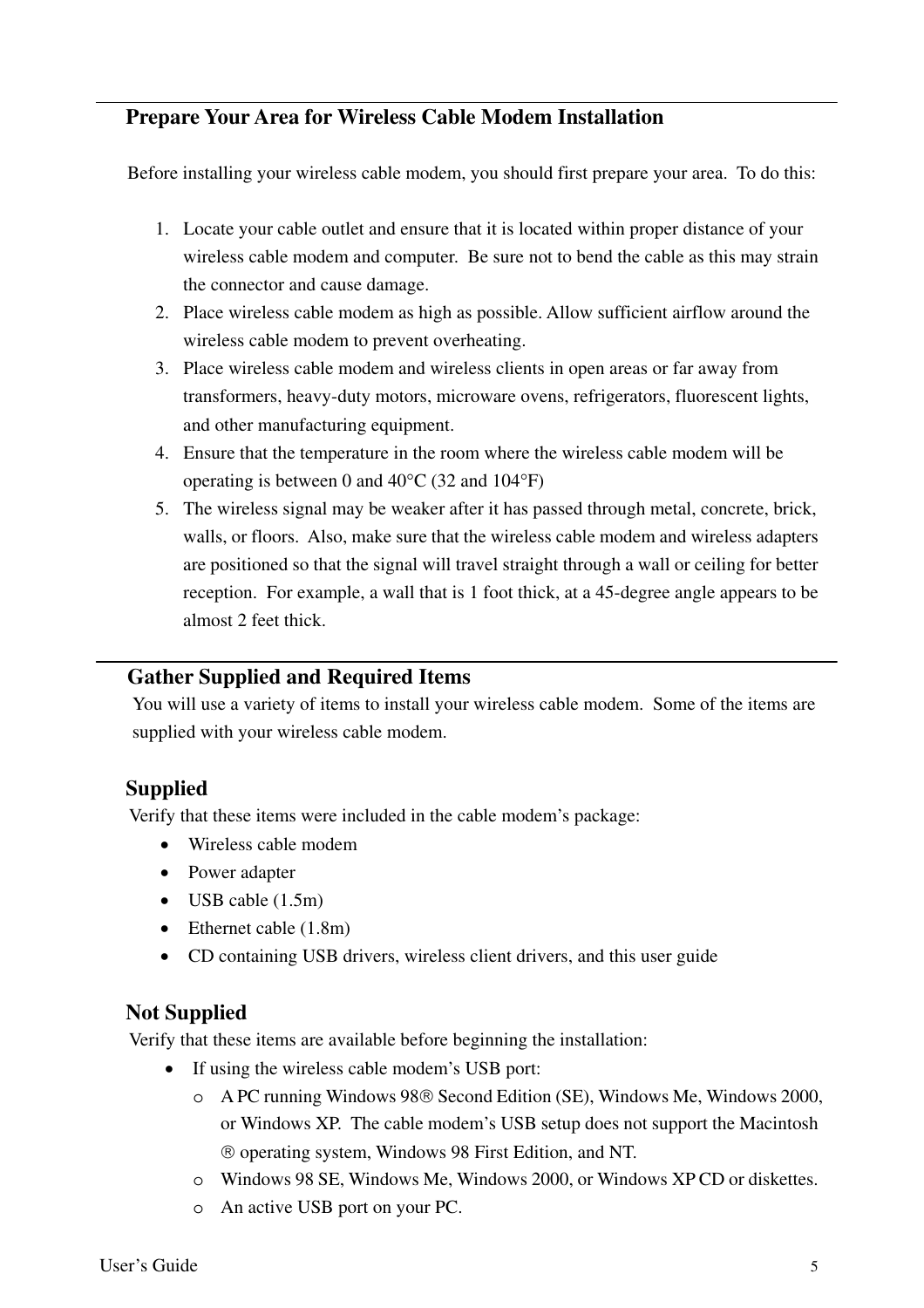- If using the wireless cable modem's Ethernet port:
	- o A PC running Windows 95 (or later) operating system or a Macintosh computer running system 7.6 (or later) operating system
	- o An active Ethernet port on your PC or Macintosh
- If using the wireless cable modem's Wireless feature:
	- o A PC running Windows 98 (or later) operating system or a Macintosh computer running system 7.6 (or later) operating system
	- o An active wireless client on your PC or Macintosh

Be sure to follow the instructions provided for the port that you want to use.

Using the Wireless feature of your wireless cable modem is the simplest and quickest way to connect your PC or MAC to the Internet. All you need is an 802.11b/g wireless client that is connected to your PC or MAC. Depending on your cable service provider, you may be able to connect multiple wireless clients to your wireless cable modem.

Using the USB port allows you to install the wireless cable modem more quickly and easily than using the Ethernet port, because you do not have to install and configure a network interface card (NIC).

USB, however, only enables you to connect one computer to the wireless cable modem. Using the Ethernet port allows you connect multiple computers to a wireless cable modem through the use of additional equipment which is not included. Please contact your cable service provider for more information on using multiple computers.

Chapter 2 provides instructions for installing your wireless cable modem using the Wireless feature.

Chapter 3 provides instructions for installing your wireless cable modem using the USB port. Chapter 4 provides instructions for installing your wireless cable modem using the Ethernet port.

### **2. Installing the Modem Using Wireless**

This chapter explains the process for installing your wireless cable modem using the wireless feature. First you will install the hardware (wireless cable modem, wireless client (not included), coax cable (not included), and power adapter).

### **Installing the Hardware**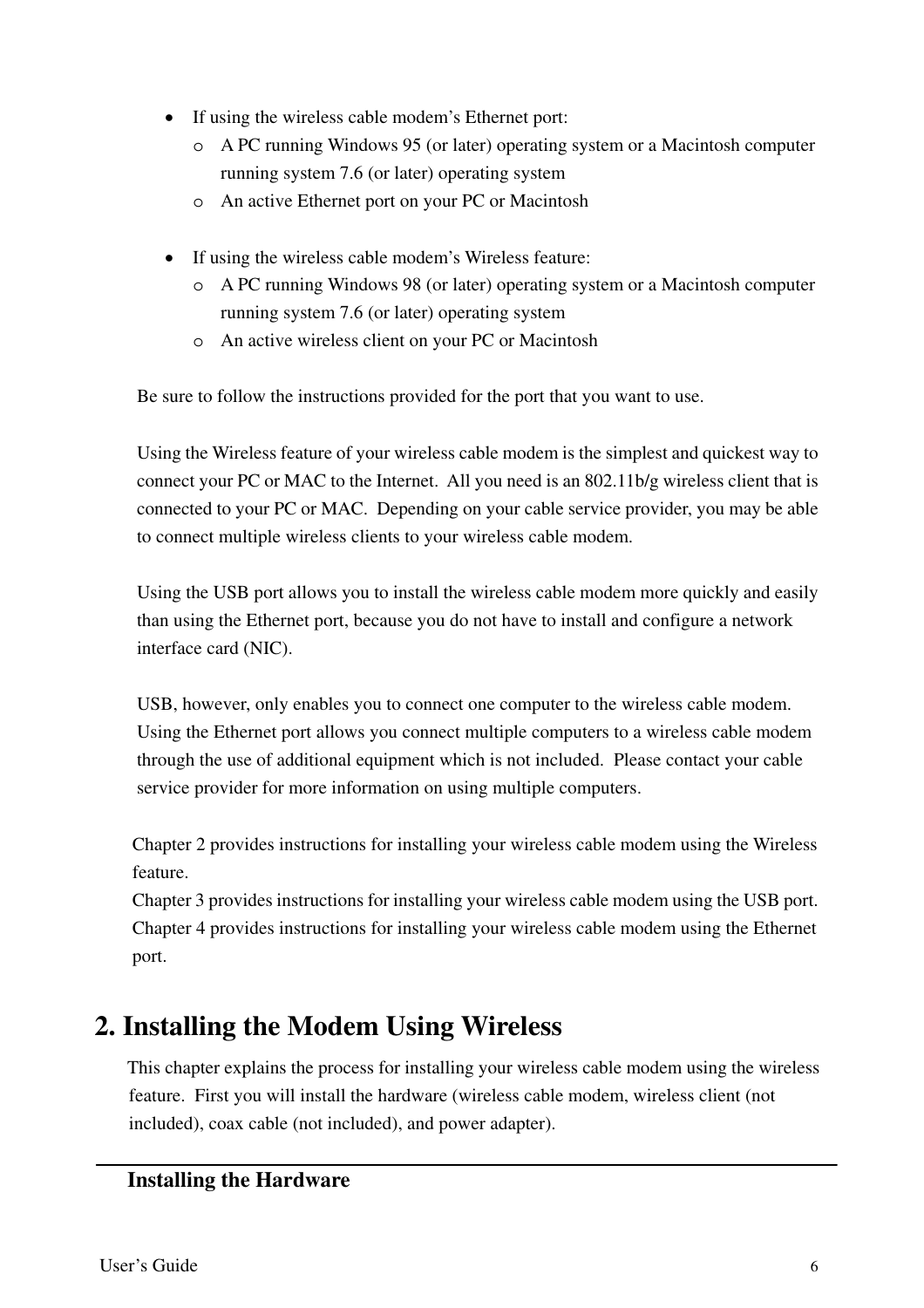This section explains how to connect the wireless cable modem to the computer, wall cable outlet, and electrical outlet. To install the hardware:

- 1. Power off the computer
- 2. Connect one end of the coaxial cable to the wireless cable modem's cable connector. Connect the other end of the coaxial cable to the cable wall outlet. Be sure not to bend or over tighten the cables as this may strain the connector and cause damage. If you plan to connect the wireless cable modem and television to the same wall outlet, you must use a cable line splitter (not included).
- 3. Plug the wireless cable modem's power adapter into the wireless cable modem's power jack and into an electrical outlet or surge protector.
- 4. Follow the installation and configuration instructions included with your wireless client.
- 5. You are now ready to use your cable modem.

### **Troubleshooting the Wireless Installation**

### **The** *wlan* **LED is not lit.**

- Verify that your Wireless PC Card or Wireless USB client is properly connected to your computer.
- Try positioning the computer closer to the wireless cable modem. The wireless signal may be weaker after it has passed through metal, concrete, brick, walls, or floors. Make sure that the wireless cable modem and wireless adapters are positioned so that the signal will travel straight through a wall or ceiling for better reception. For example, a wall that is 1 foot thick, at a 45-degree angle appears to be almost 2 feet thick.
- Make sure PC's wireless client is connecting to right WLCM. Check the SSID of the WLCM and wireless client.
- If WEP (Wired Equivalent Privacy) is set, verify that the WEP key set in the modem matches the WEP key set in the wireless client

### **3. Installing the Wireless Cable Modem Using the USB Port**

This chapter explains the process for installing your cable modem using the USB port. First, you will install the hardware (cable modem, USB cable, coax cable, and power adapter). You will then install the cable modem drivers and verify that the modem is functioning properly.

### *NOTE: The cable modem's USB setup does not support the Macintosh operating system, Windows 95 & NT.*

Using the USB port allows you to install the cable modem more quickly and easily than using the Ethernet port, because you do not have to install and configure a network interface card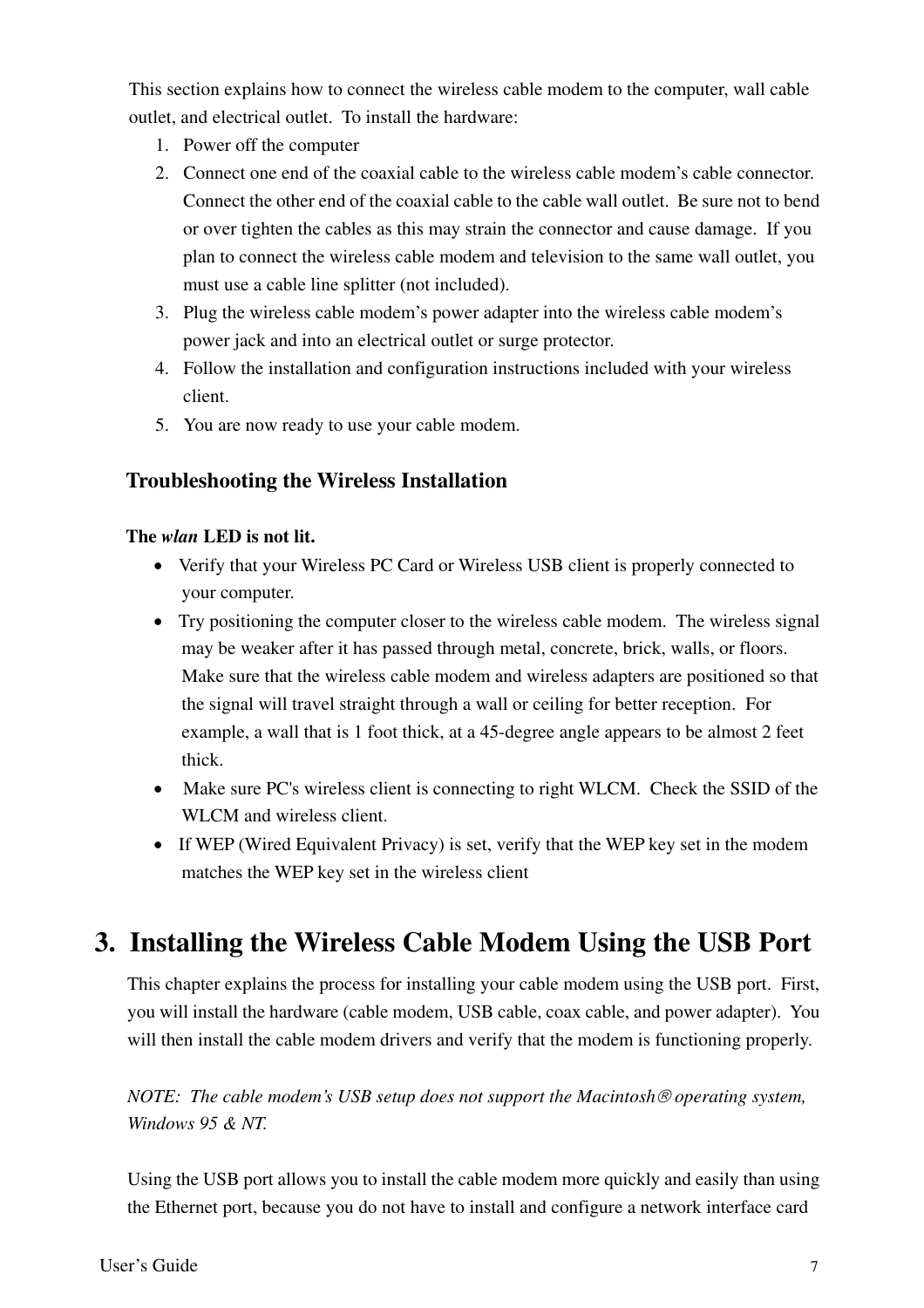(NIC).

USB, however, only enables you to connect one computer to the cable modem. Using the Ethernet port allows to you connect multiple computers to a cable modem through the use of additional equipment which is not included. Please contact your cable service provider for more information on using multiple computers.

### **Installing the Software Drivers Before Hardware Connection**

### **CAUTION: You should run the "Setup.exe" program first before you connect USB cable to PC.**

To install the cable modem software drivers using the Windows operating system:

1. Double click the "Setup.exe" program in the CD.

2. Then the "Choose Setup Language" screen appears. You can choose the language you need and click "OK".

| <b>Choose Setup Language</b>                                         |
|----------------------------------------------------------------------|
| Select the language for this installation from<br>the choices below. |
| English                                                              |
| OΚ<br>Cancel                                                         |

3. You will see the following Welcome screen.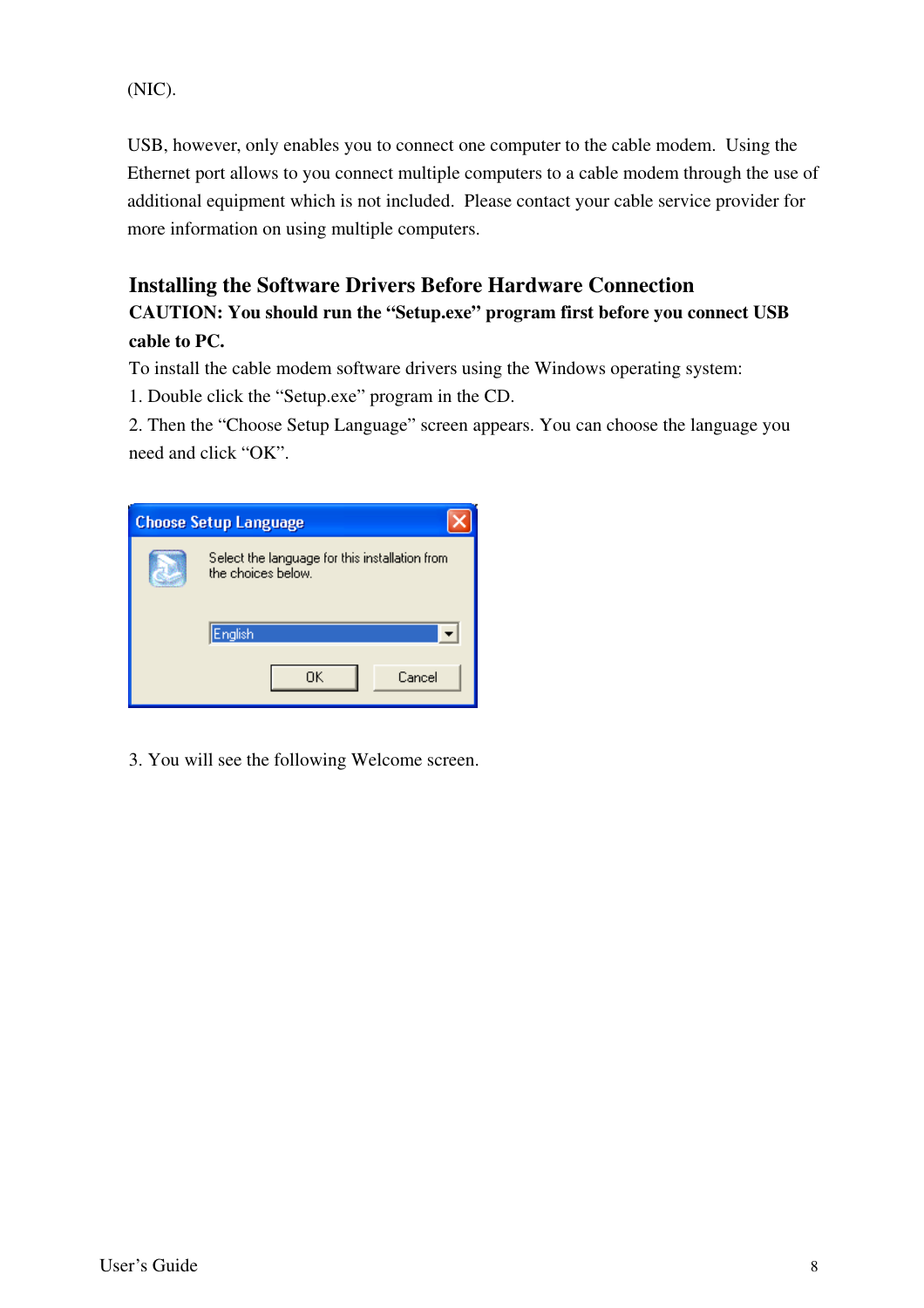| <b>USB Install Shield 1.10.35.1002</b> |                                                                                                                                                          |  |
|----------------------------------------|----------------------------------------------------------------------------------------------------------------------------------------------------------|--|
|                                        | Welcome to the InstallShield Wizard for USB<br>Driver<br>The InstallShield® Wizard will install USB Driver on your<br>computer. To continue, click Next. |  |
|                                        | Next<br>Cancel<br><back< td=""><td></td></back<>                                                                                                         |  |

4. Click "Next>". You will see the following Start screen.

| <b>USB Install Shield 1.10.35.1002</b>                                                                                                                                                                      |                              |        |
|-------------------------------------------------------------------------------------------------------------------------------------------------------------------------------------------------------------|------------------------------|--------|
| <b>Start Copying Files</b><br>Review settings before copying files.                                                                                                                                         |                              |        |
| Setup has enough information to start copying the program files. If you want to review or<br>change any settings, click Back. If you are satisfied with the settings, click Next to begin<br>copying files. |                              |        |
| Current Settings:                                                                                                                                                                                           |                              |        |
| Install file:                                                                                                                                                                                               |                              |        |
| -----------<br>usbcm.inf<br>usbom.sys                                                                                                                                                                       |                              |        |
| $\overline{\left\langle \right\rangle }$                                                                                                                                                                    |                              |        |
| InstallShield                                                                                                                                                                                               |                              |        |
|                                                                                                                                                                                                             | <br>< <u>B</u> ack<br>Next : | Cancel |

5. Click "Next>". You will see the following 'Complete' screen.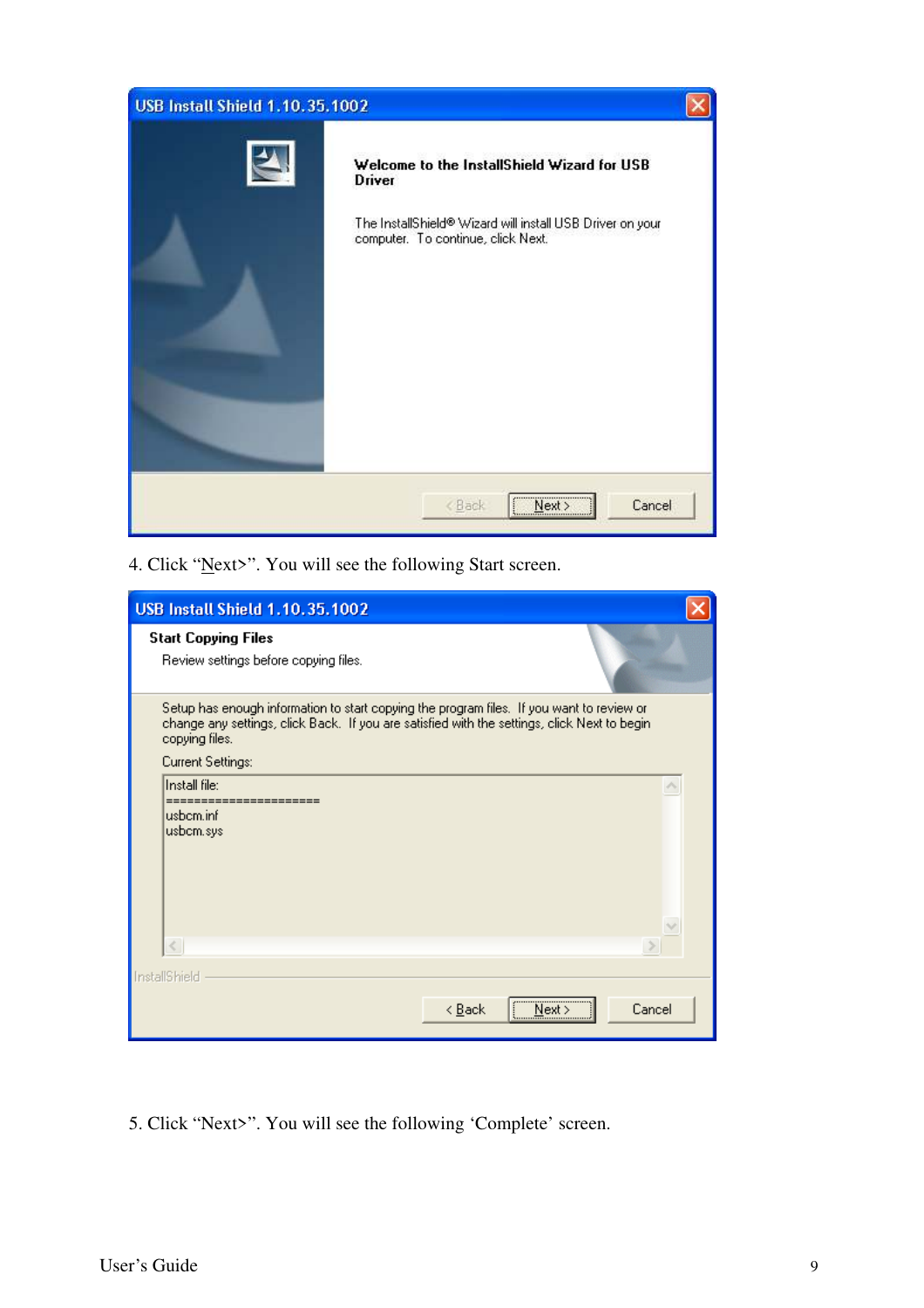| <b>USB Install Shield 1.10.35.1002</b> |                                                                                                              |  |
|----------------------------------------|--------------------------------------------------------------------------------------------------------------|--|
| $\left\langle \mathbf{2}\right\rangle$ | <b>InstallShield Wizard Complete</b><br>Setup has finished installing USB Driver on your computer.           |  |
|                                        | <b>Finish</b><br><back<br>Cancel<br/><math>\sqrt{\frac{F_{\text{INIST}}}{F_{\text{INIST}}}}</math></back<br> |  |

6. Click "Finish". You will see below screen, and then select '*Yes.'* Now you can connect the USB cable to the PC by following next section instructions.

### **Installing the Hardware**

This section explains how to connect the cable modem to the computer, wall outlet, and electrical outlet.

To install the hardware:

- 1. Power off the computer
- 2. Connect one end of the coaxial cable to the cable modem's cable connector. Connect the other end of the coaxial cable to the cable wall outlet. Be sure not to bend or over tighten the cables as this may strain the connector and cause damage. If you plan to connect the cable modem and television to the same wall outlet, you must use a cable line splitter (not included).
- 3. Connect one end of the USB cable to the cable modem's USB port and the other end of the cable to the USB port on the PC.
- 4. Plug the cable modem's power adapter into the cable modem's power jack and into a wall outlet or surge protector.
- 5. You are now ready to install the software drivers.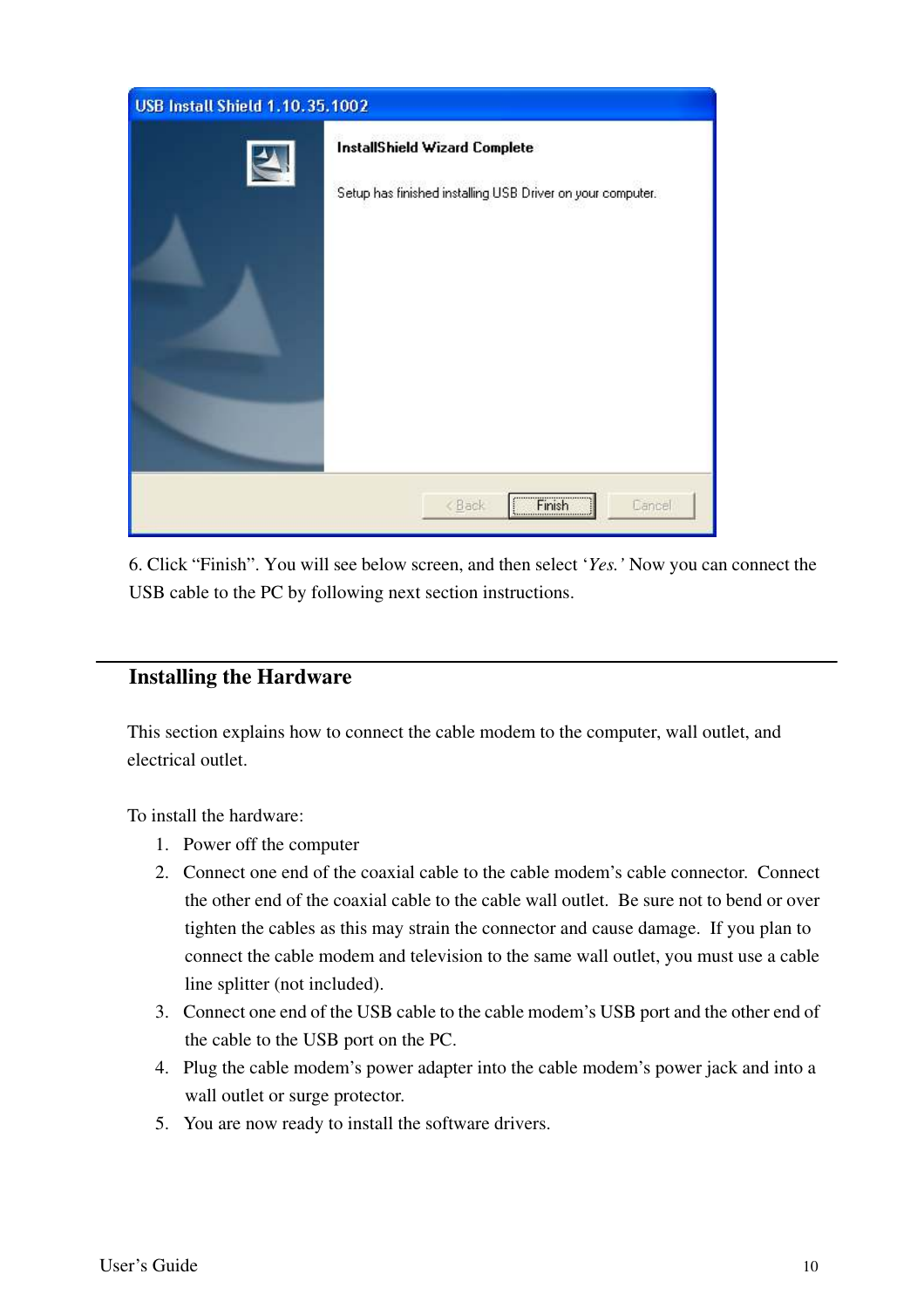### **Installing the Software Drivers**

This section explains how to install the software drivers that your PC requires for the cable modem to operate.

### **Installing the Software Drivers in Windows 98 SE Operating System**

**CAUTION: You must install the drivers located on the CD that ships with your cable modem. If you use the default Windows-supplied software drivers, you will not be able to properly install the cable modem.** 

To install the cable modem software drivers using the Windows 98 operating system:

1. Power on your PC. After your computer boots, Windows detects the cable modem. The Found New Hardware screen appears, followed by the Add New Hardware Wizard screen.

| <b>Add New Hardware Wizard</b> | This wizard searches for new drivers for:                                   |
|--------------------------------|-----------------------------------------------------------------------------|
|                                | USB Composite Device                                                        |
|                                | A device driver is a software program that makes a<br>hardware device work. |
|                                |                                                                             |
|                                |                                                                             |
|                                |                                                                             |
|                                | Next<br>Cancel<br>< Back                                                    |

2. Insert the CD into the PC's CD-ROM drive and click *Next*. You will see the following screen: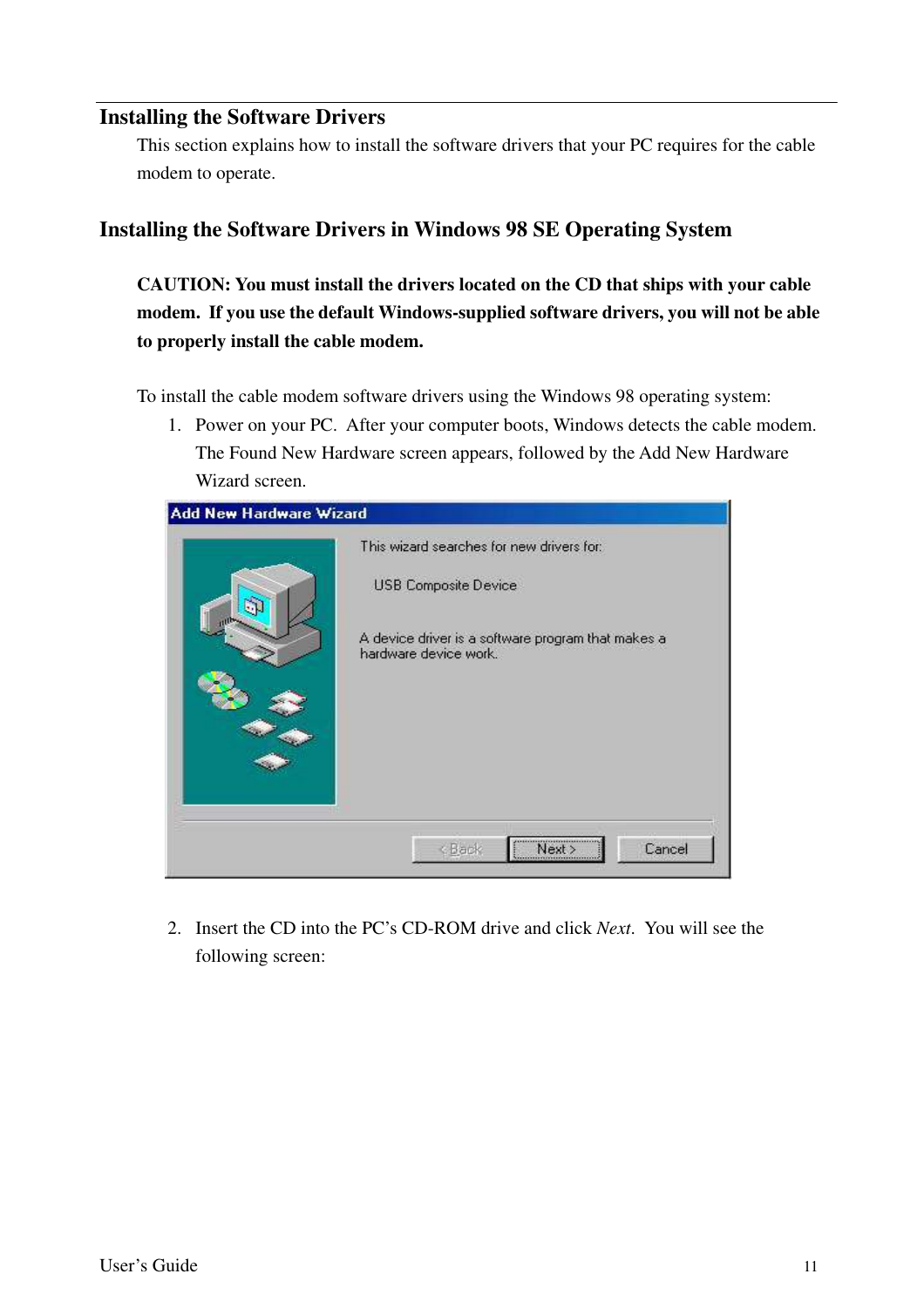| What do you want Windows to do?<br>6 Search for the best driver for your device.<br>(Recommended).<br>C Display a list of all the drivers in a specific<br>location, so you can select the driver you want. |
|-------------------------------------------------------------------------------------------------------------------------------------------------------------------------------------------------------------|
| Cancel<br><back<br>Next &gt;</back<br>                                                                                                                                                                      |

3. Select *Search for the best driver for your device (Recommended).* Then select *Next*. You will see the following screen.

| locations. Click Next to start the search.<br>F Eloppy disk drives<br><b>▽</b> CD-ROM drive<br>Microsoft Windows Update<br>Specify a location: |
|------------------------------------------------------------------------------------------------------------------------------------------------|
| Browse.                                                                                                                                        |

4. Check the *CD-ROM drive* check box and verify that the CD is in the CD-ROM drive. Click *Next* to have Windows search for the necessary driver files. You will see the following.

**CAUTION: You must verify that Ambit USB Cable Modem appears on the screen. If USB Composite Device appears, you must click** *Back* **twice and specify the correct location of the driver files. DO NOT proceed if USB Composite Device is displayed in the above window. Contact your cable provider for further assistance.**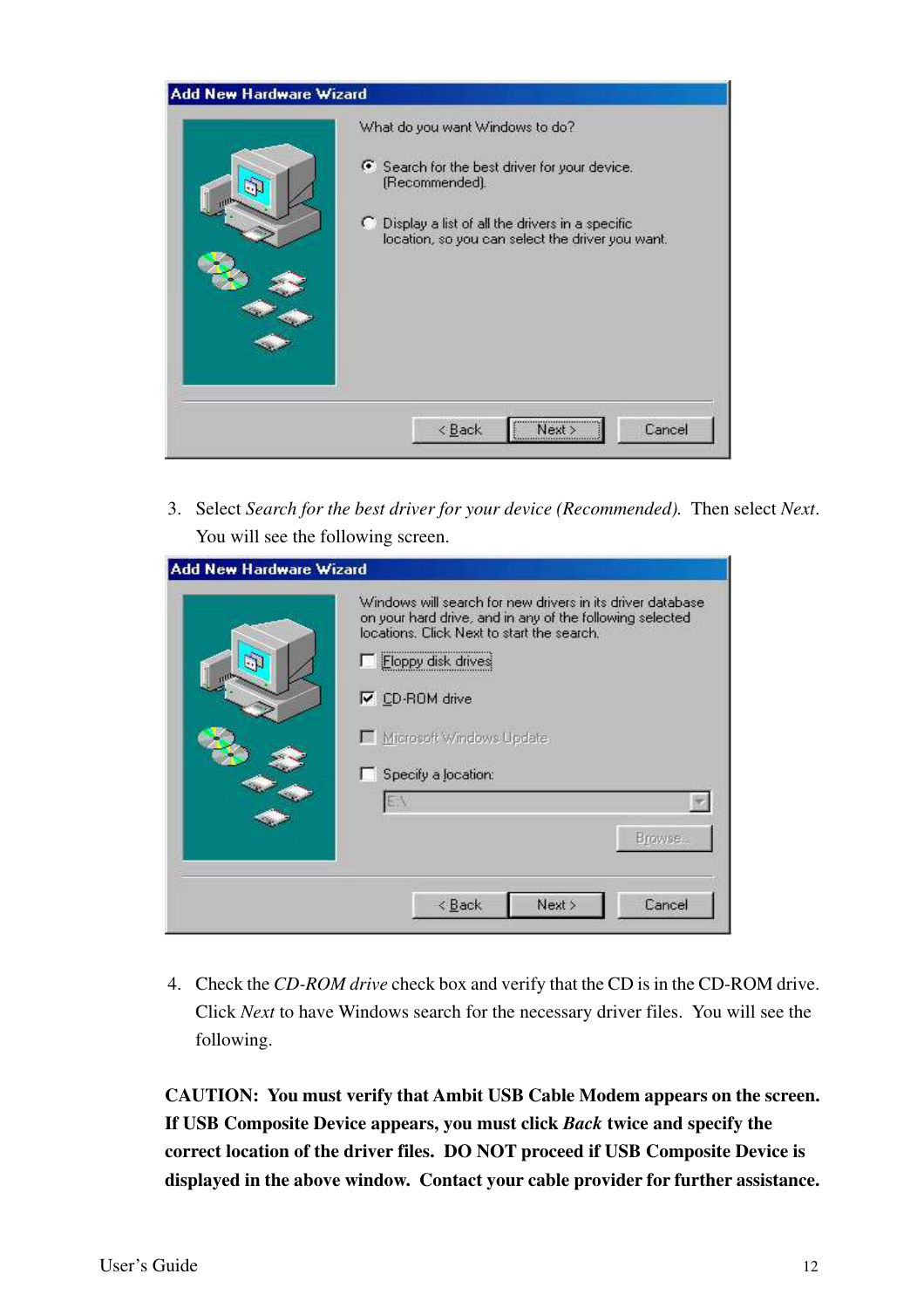|    | Windows driver file search for the device:                                                                                                 |
|----|--------------------------------------------------------------------------------------------------------------------------------------------|
| a. | USB Cable Modem 351000                                                                                                                     |
|    | Windows is now ready to install the best driver for this<br>device. Click Back to select a different driver, or click Next<br>to continue. |
|    | Location of driver:                                                                                                                        |
|    | E:\USBCM.INF                                                                                                                               |
|    |                                                                                                                                            |
|    |                                                                                                                                            |
|    | <br>Cancel<br>Next ><br><back< td=""></back<>                                                                                              |

5. Click *Next*. The computer automatically installs the necessary driver files. You may see the following screen



6. If the above screen appears, you must insert the Windows 98 CD so that Windows can copy the remaining files.

| <b>Add New Hardware Wizard</b>                                                               |                                |
|----------------------------------------------------------------------------------------------|--------------------------------|
| Windows driver file search for the device:<br><b>Copying Files</b>                           |                                |
| Source:<br>Windows 98 Second Edition CD-ROM<br>Destination:<br>C:\WINDOWS\SYSTEM\RPCLTS3.DLL | er for this<br>, or click Next |
| 41%<br>Cancel                                                                                |                                |
| Next><br><back< td=""><td>Cancel</td></back<>                                                | Cancel                         |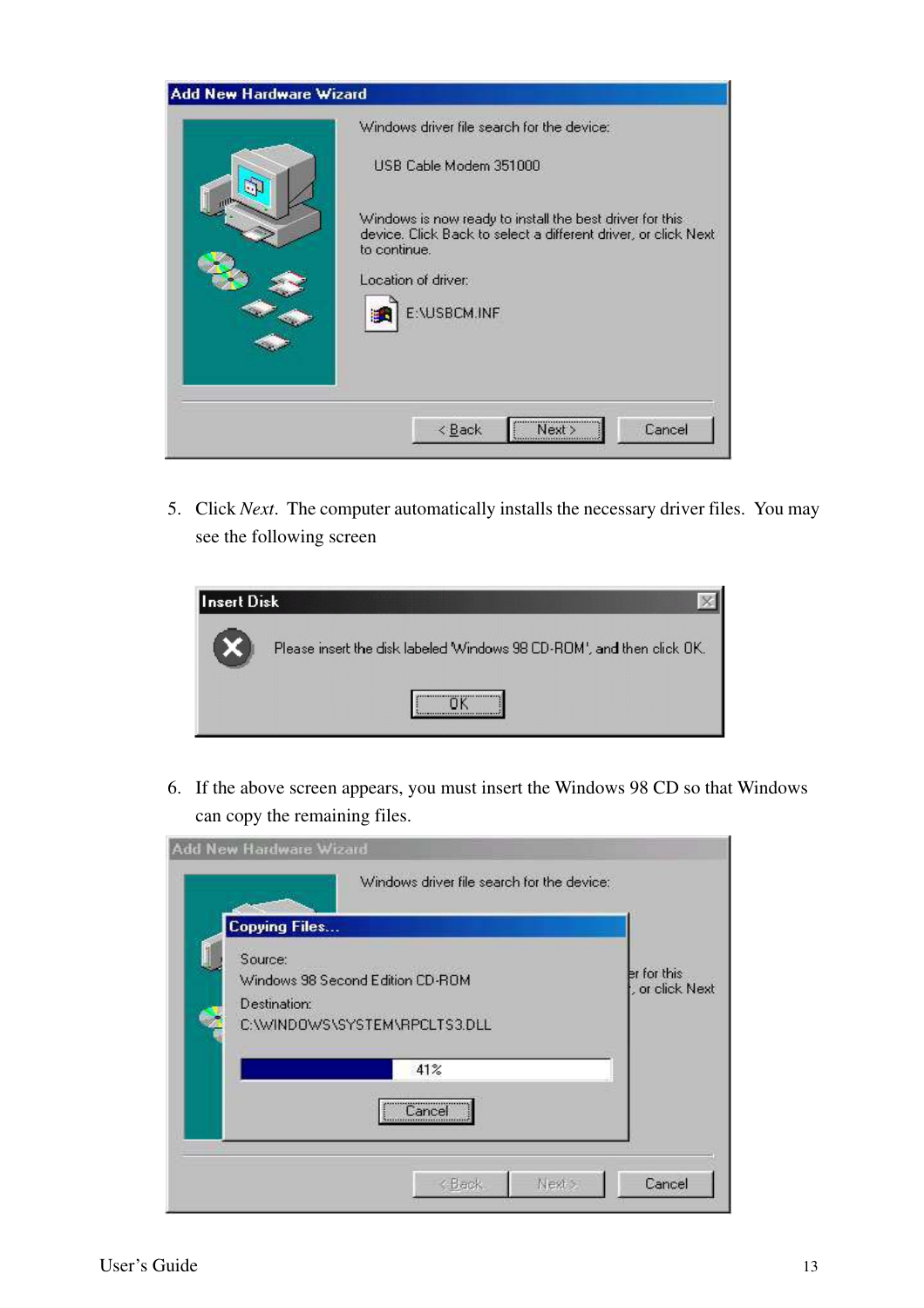7. Wait for Windows to complete copying the remaining files.

| <b>Add New Hardware Wizard</b> |                                                                                                                    |
|--------------------------------|--------------------------------------------------------------------------------------------------------------------|
| a                              | USB Cable Modem 351000<br>Windows has finished installing the software that your new.<br>hardware device requires. |
|                                | Finish<br>Cancel<br>< Back                                                                                         |

8. Click *Finish* to complete the installation. You will see the following screen.

| Add New Hardware Wizard       |                                                                                                                      |
|-------------------------------|----------------------------------------------------------------------------------------------------------------------|
|                               | USB Cable Modem 351000<br>Windows has finished installing the software that your new                                 |
| <b>System Settings Change</b> | hardware device requires.                                                                                            |
|                               |                                                                                                                      |
|                               | To finish setting up your new hardware, you must restart your computer.<br>Do you want to restart your computer now? |
|                               | <b>TYPES</b><br>No                                                                                                   |
|                               |                                                                                                                      |
|                               | Finish<br>Cancel<br><b>CBack</b>                                                                                     |

- 9. Choose *Yes* to restart your computer.
- 10. After the computer is rebooted, verify that the USB LED is lit on the front of you cable modem. If not, refer to the troubleshooting section later in this chapter.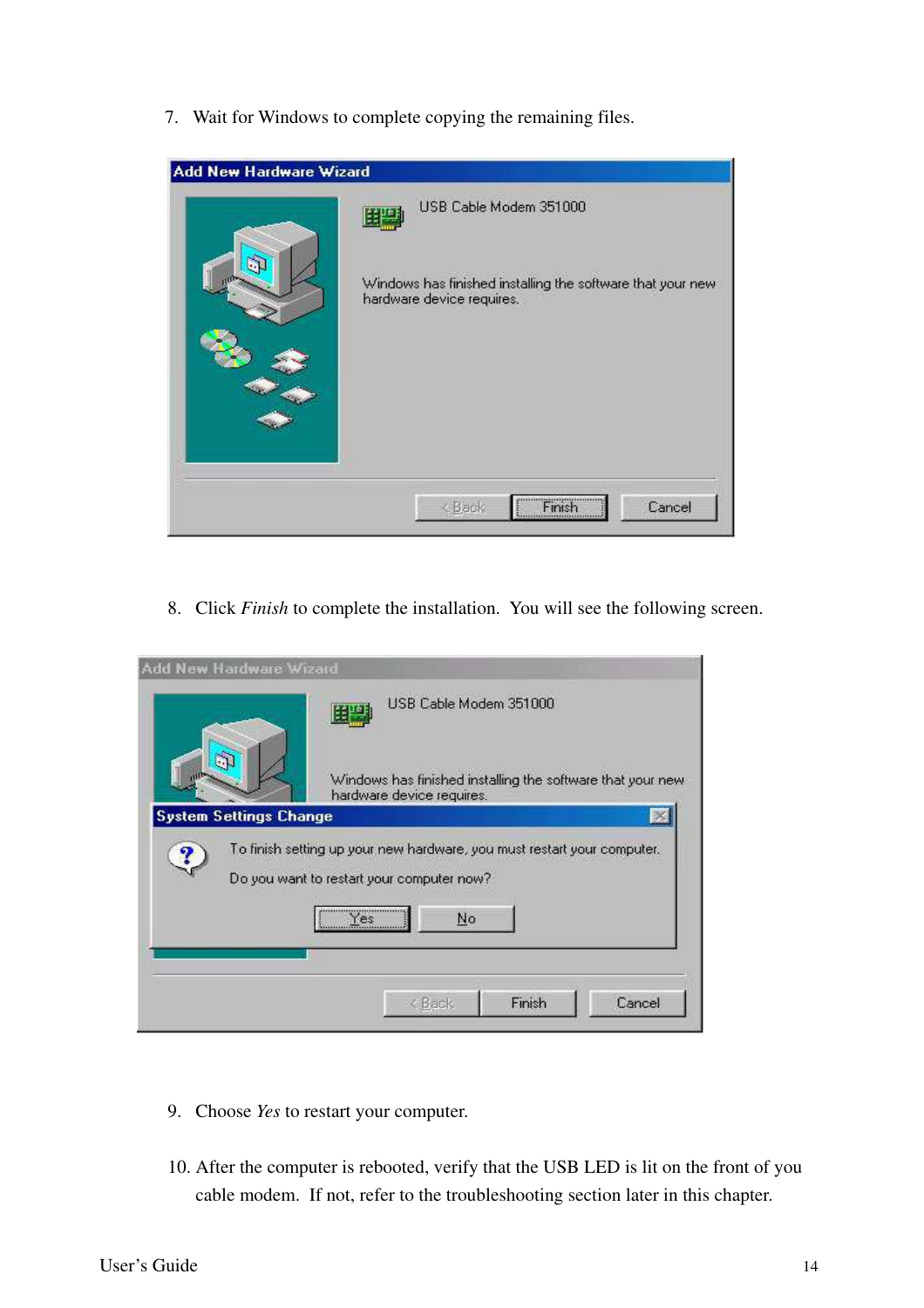### **Installing the Software Drivers in Windows Me Operating System**

To install the cable modem software drivers using the Windows Me operating system:

1. Power on your PC. After your computer boots, Windows detects the cable modem. The Found New Hardware screen appears, followed by the Found New Hardware Wizard screen.



2. Insert the CD into the PC's CD-ROM and click *Next*. You will see the following screen.

| <b>Add New Hardware Wizard</b> |                                                                                                                                                                                                                                                                                                                                                                                                |  |  |  |
|--------------------------------|------------------------------------------------------------------------------------------------------------------------------------------------------------------------------------------------------------------------------------------------------------------------------------------------------------------------------------------------------------------------------------------------|--|--|--|
|                                | Windows has found the following new hardware:<br>Ambit USB Cable Modem<br>Windows can automatically search for and install software<br>that supports your hardware. If your hardware came with<br>installation media, insert it now and click Next.<br>What would you like to do?<br>C Automatic search for a better driver (Recomme<br><b>C</b> Specify the location of the driver (Advanced) |  |  |  |
| Cancel<br>Next<br>< Back       |                                                                                                                                                                                                                                                                                                                                                                                                |  |  |  |

3. Select *Automatic search for a better driver (Recommended)* and click *(Next).* The computer automatically copies the necessary driver files from the CD. You will see the following screen.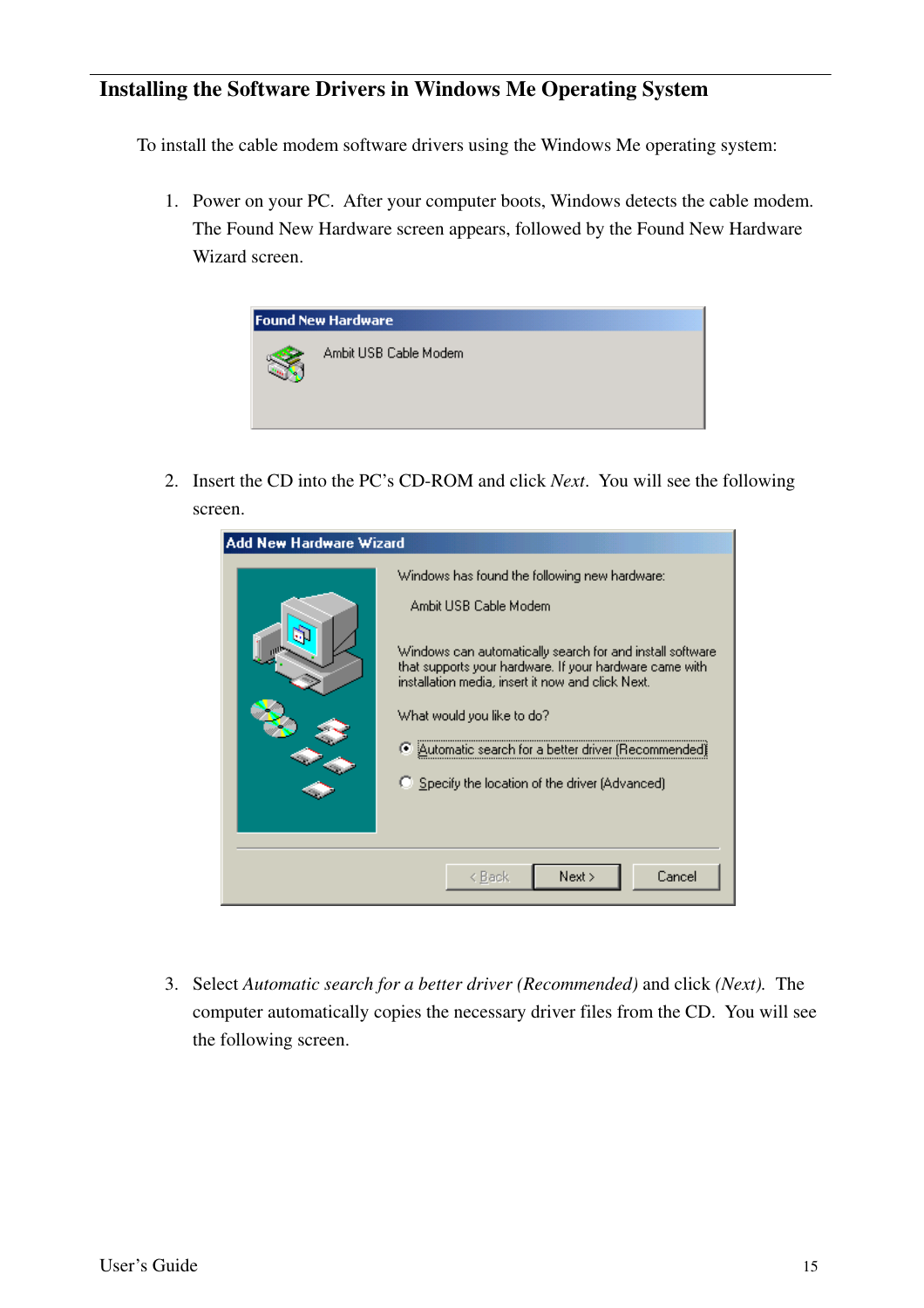| <b>Add New Hardware Wizard</b> |                                                              |
|--------------------------------|--------------------------------------------------------------|
|                                | Windows driver file search for the device:                   |
| a.                             | USB Cable Modem 351000                                       |
|                                | Windows is now installing the best software for this device. |
|                                | Location of driver:                                          |
|                                |                                                              |
|                                | E:\USBCM.INF                                                 |
|                                |                                                              |
|                                |                                                              |
|                                |                                                              |
|                                | Next ><br>< Back<br>Cance                                    |

4. Check the *CD-ROM drive* check box and verify that the CD is in the CD-ROM drive. Click *Next* to have Windows search for the necessary driver files. You will see the following

| <b>Add New Hardware Wizard</b> |                                                                                         |
|--------------------------------|-----------------------------------------------------------------------------------------|
|                                | Ambit USB Cable Modem<br>開學                                                             |
| a                              | Windows has finished installing the software that your new<br>hardware device requires. |
|                                |                                                                                         |
|                                |                                                                                         |
|                                |                                                                                         |
|                                | Cancel<br>< <u>B</u> ack                                                                |

5. Click *Finish* after the computer has copied the necessary files. You will see the following screen.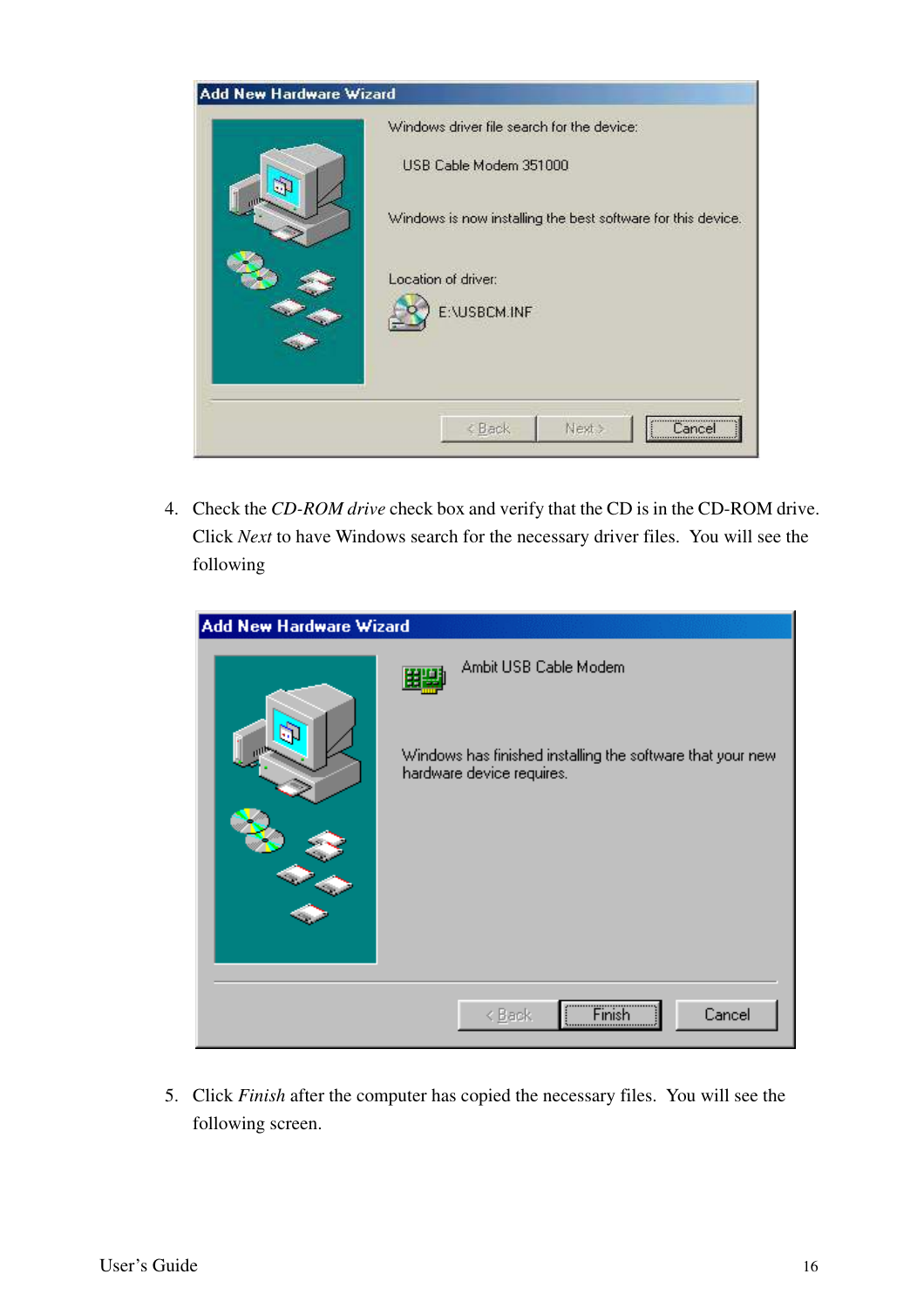

6. Click *Yes* to restart the computer

### **Installing the Software Drivers in Windows 2000 Operating System**

To install the cable modem software drivers using the Windows 2000 operating system:

1. Power on your PC. After your computer boots, Windows detects the cable modem. The Found New Hardware screen appears, followed by the Found New Hardware Wizard screen.

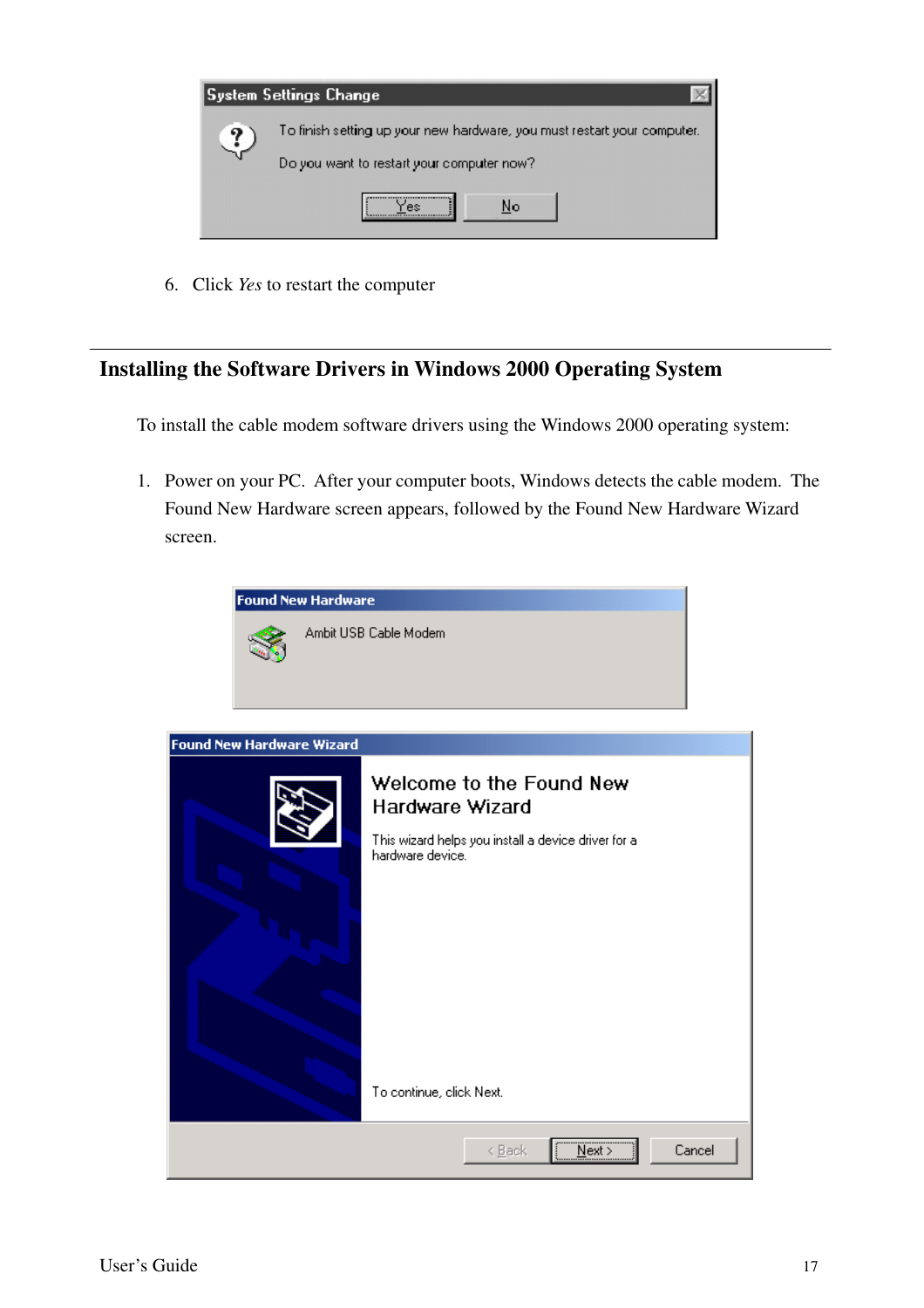2. Insert the CD into the PC's CD-ROM Drive and click *Next*. You will see the following screen.

| <b>Found New Hardware Wizard</b>                                                                                                                                                                |
|-------------------------------------------------------------------------------------------------------------------------------------------------------------------------------------------------|
| Install Hardware Device Drivers<br>A device driver is a software program that enables a hardware device to work with<br>an operating system.                                                    |
| This wizard will complete the installation for this device:                                                                                                                                     |
| Ambit USB Cable Modem                                                                                                                                                                           |
| A device driver is a software program that makes a hardware device work. Windows<br>needs driver files for your new device. To locate driver files and complete the<br>installation click Next. |
| What do you want the wizard to do?                                                                                                                                                              |
| C Search for a suitable driver for my device (recommended)                                                                                                                                      |
| C Display a list of the known drivers for this device so that I can choose a specific<br>driver                                                                                                 |
|                                                                                                                                                                                                 |
| Cancel<br>< <u>B</u> ack<br>$N$ ext >                                                                                                                                                           |

3. Select *Search for a suitable driver for my device (recommended*. Then select *Next>*. You will see the following screen

| <b>Found New Hardware Wizard</b>                                                                                                                            |                          |
|-------------------------------------------------------------------------------------------------------------------------------------------------------------|--------------------------|
| <b>Locate Driver Files</b><br>Where do you want Windows to search for driver files?                                                                         |                          |
| Search for driver files for the following hardware device:                                                                                                  |                          |
| Ambit USB Cable Modem                                                                                                                                       |                          |
| The wizard searches for suitable drivers in its driver database on your computer and in<br>any of the following optional search locations that you specify. |                          |
| To start the search, click Next. If you are searching on a floppy disk or CD-ROM drive, I<br>insert the floppy disk or CD before clicking Next.             |                          |
| Optional search locations:                                                                                                                                  |                          |
| Floppy disk drives                                                                                                                                          |                          |
| $\nabla$ CD-ROM drives                                                                                                                                      |                          |
| Specify a location                                                                                                                                          |                          |
| □ Microsoft Windows Update                                                                                                                                  |                          |
|                                                                                                                                                             | < Back<br>Cancel<br>Next |

4. Check the *CD-ROM drive* check box and verify that the CD is in the CD-ROM drive.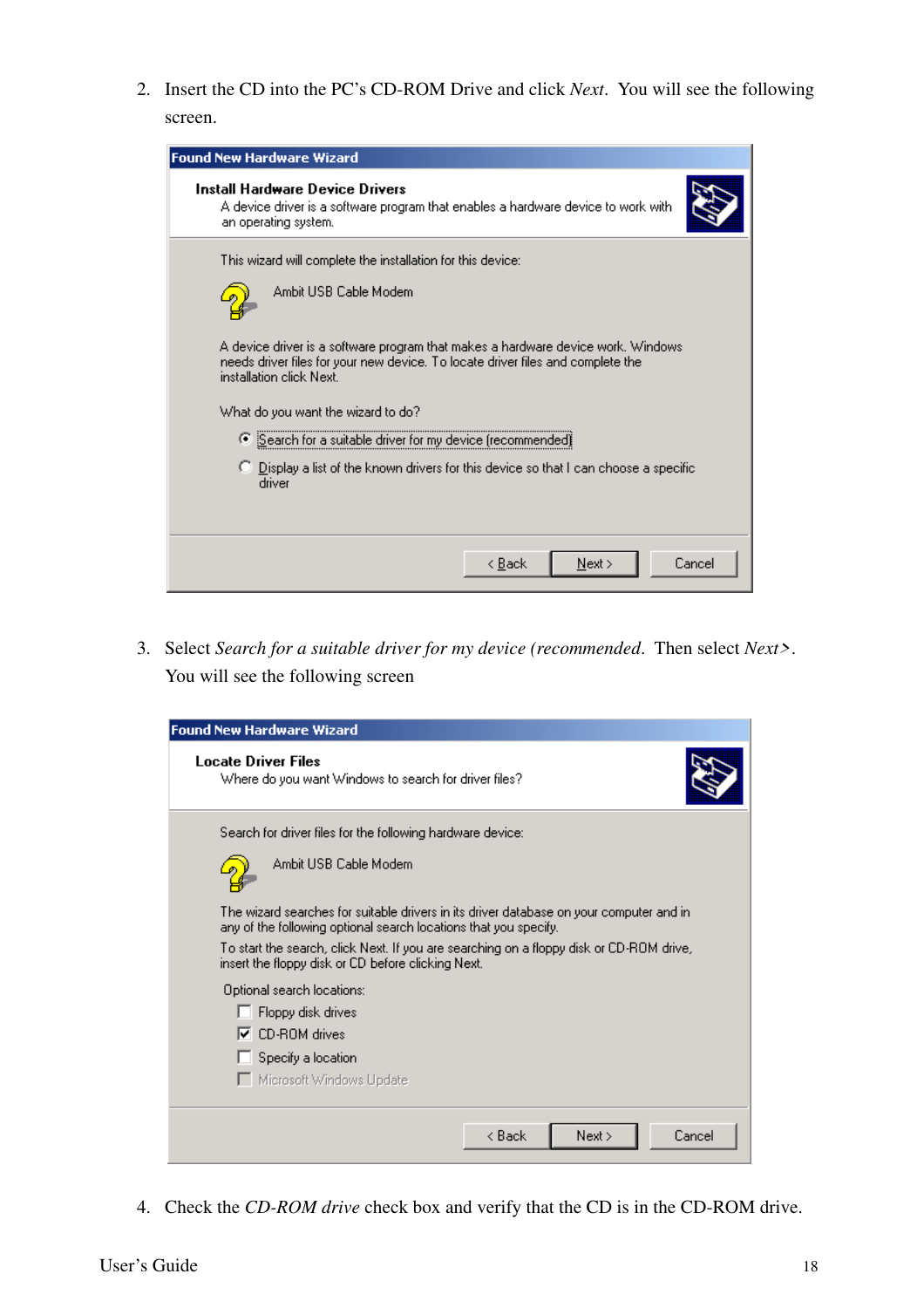Click *Next* to have Windows locate the necessary driver files. You will see the following screen.

| Found New Hardware Wizard<br><b>Driver Files Search Results</b> |                                                     |                                                                                          |        |
|-----------------------------------------------------------------|-----------------------------------------------------|------------------------------------------------------------------------------------------|--------|
|                                                                 |                                                     | The wizard has finished searching for driver files for your hardware device.             |        |
|                                                                 | The wizard found a driver for the following device: |                                                                                          |        |
|                                                                 | Ambit USB Cable Modem                               |                                                                                          |        |
|                                                                 |                                                     | Windows found a driver for this device. To install the driver Windows found, click Next. |        |
|                                                                 |                                                     |                                                                                          |        |
| e:\usbom.inf                                                    |                                                     |                                                                                          |        |
|                                                                 |                                                     |                                                                                          |        |
|                                                                 |                                                     |                                                                                          |        |
|                                                                 |                                                     |                                                                                          | Cancel |

5. Click *Next* to install the driver files for the cable modem. You will see the following screen.

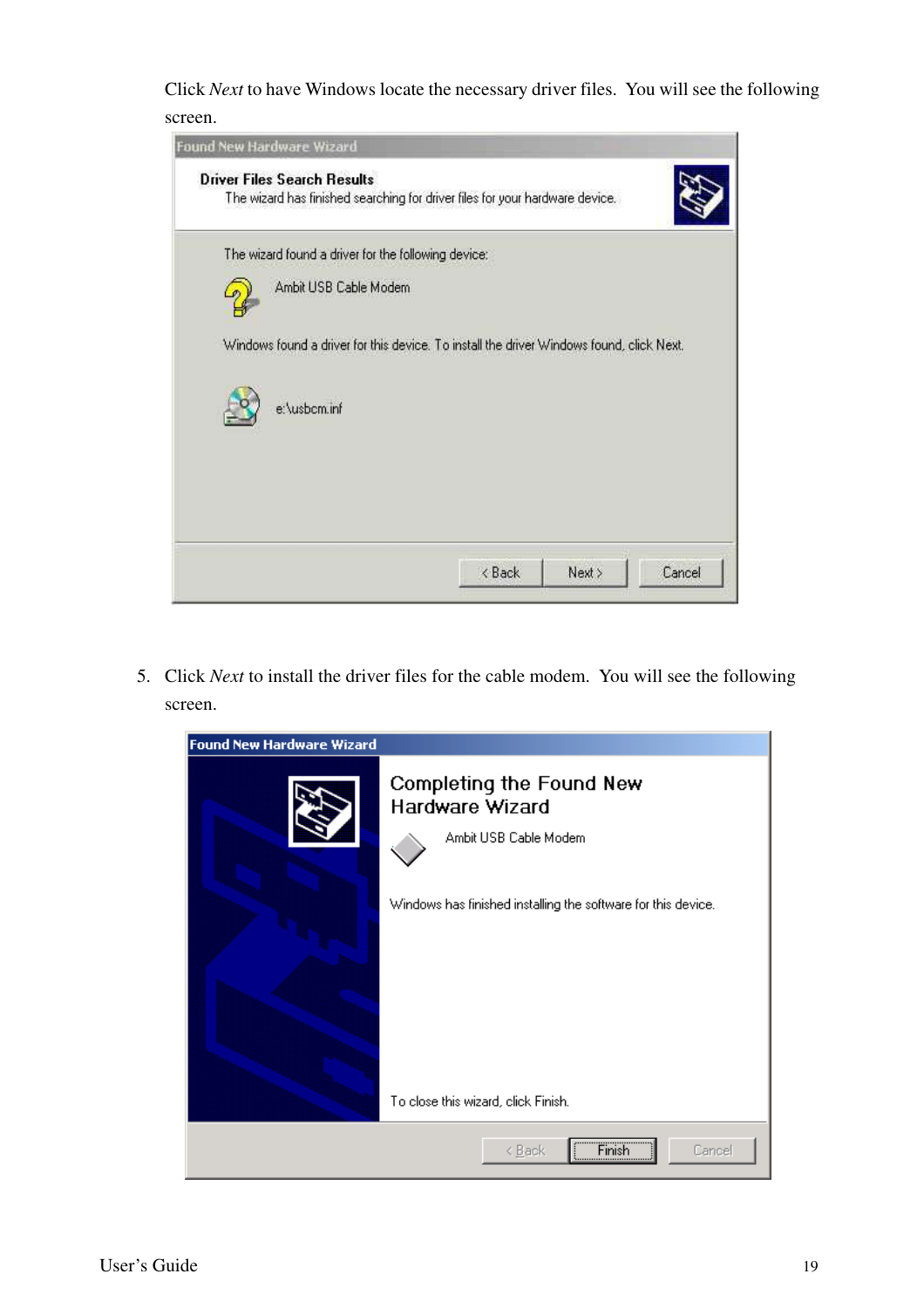- 7. Click *Finish* to complete the installation.
- 8. After the installation is completed, verify that the USB LED is lit on the front of you cable modem. If not, refer to the troubleshooting section later in this chapter.

### **Installing the Software Drivers in Windows XP Operating System**

1. Power on your PC. After your computer boots, Windows detects the cable modem. The Found New Hardware screen appears, followed by the Found New Hardware Wizard screen.



2. Choose *the software automatically (Recommended)*. Click *Next* to continue. You will see the following screen.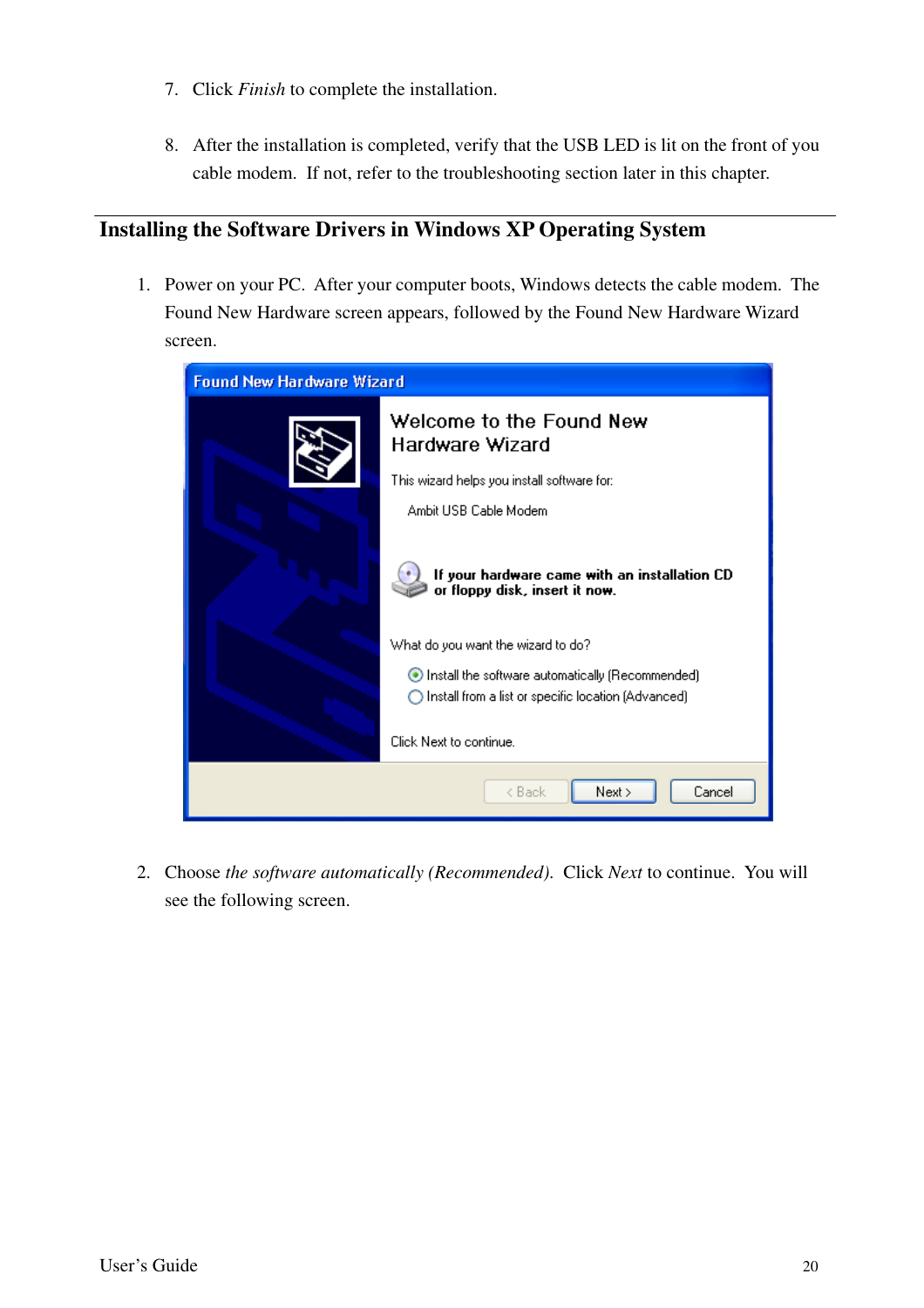| Found New Hardware Wizard |                                                                                                                                     |
|---------------------------|-------------------------------------------------------------------------------------------------------------------------------------|
|                           | Completing the Found New<br><b>Hardware Wizard</b><br>The wizard has finished installing the software for:<br>Ambit USB Cable Modem |
|                           | Click Finish to close the wizard.<br>Finish<br><back<br>Cancel</back<br>                                                            |

3. Click *Finish* to complete the installation.

### **Troubleshooting the USB Installation**

#### **None of the LEDs are on when I power on the Wireless LAN Cable Modem.**

Check the connection between the power adapter and the cable modem. Power off the Wireless LAN Cable Modem and wait for 5 Seconds and power on the modem again. If the problem still exists, you may have a hardware problem.

### **When attempting to install the USB driver in Windows 98 SE, I receive the following error message: Device not installed at this time. Driver not found.**

This usually occurs when the wrong driver has been installed. To remove the wrong driver and install the correct driver:

- 1. Right-click on the *My Computer* icon on your desktop and choose *Properties*.
- 2. Click the *Device Manager* tab
- 3. Click the plus sign next to *Universal Serial Bus controllers* to view the list of installed USB device drivers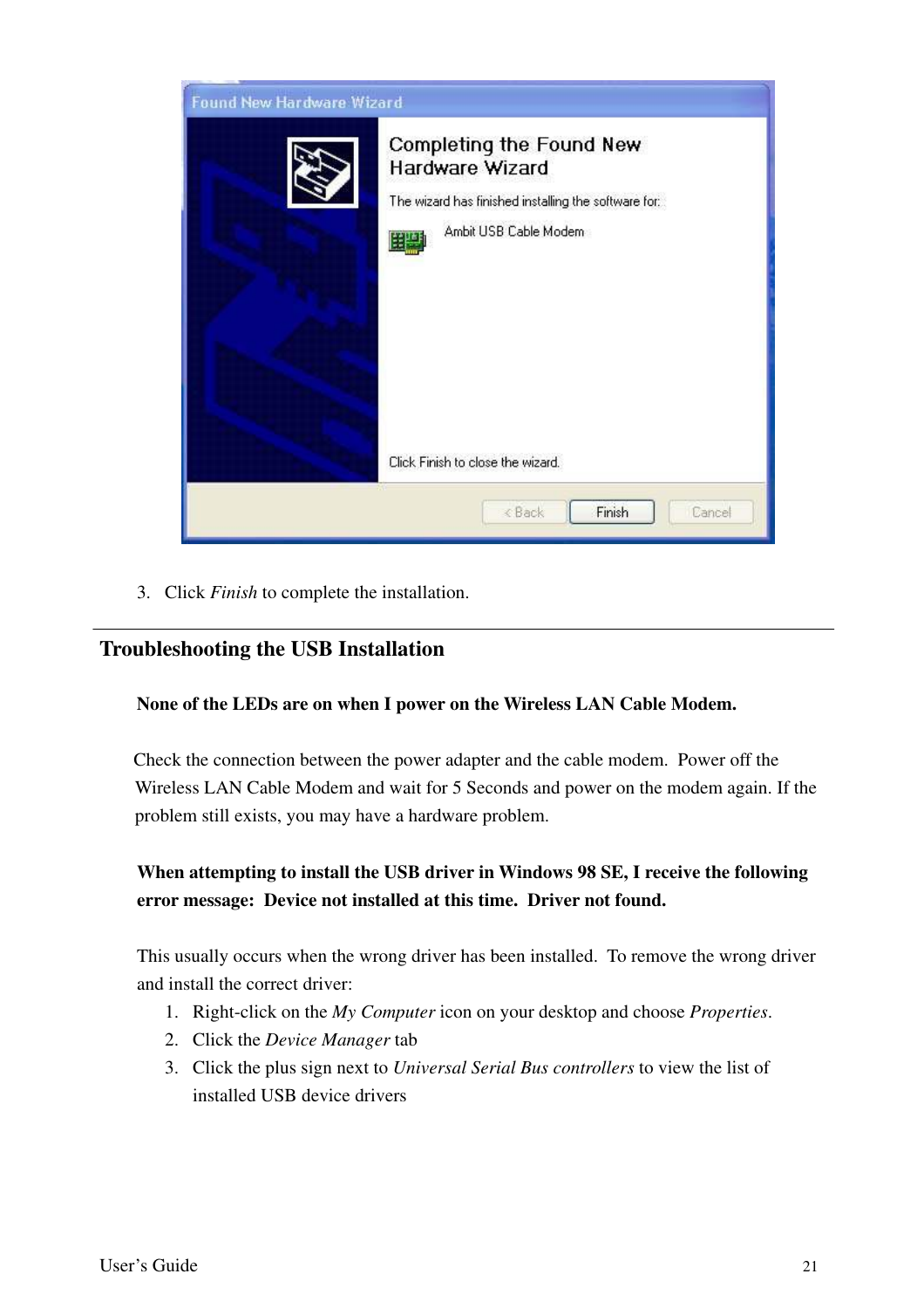

- 4. Select *USB Composite Device* and click *Remove*
- 5. Click *Refresh*

The Add New Hardware Wizard window appears, displaying the device name *USB Composite Device.* Refer to the proper operating system instructions in this chapter for information on reinstalling the driver properly.

### **All of the LEDs on the front of my modem look correct, but I cannot access the Internet.**

- If the POWER, USB, SYNC, and READY are solidly lit, the cable modem is working properly. Use the following procedures to verify connectivity between the PC and the cable modem:
	- o Launch Your PC's Internet Browser (e.g., Netscape, IE)
	- o Enter http://192.168.0.1 into your browser. This URL connects you directly to the web server within your cable modem. A successful connection indicates that the PC is able to communicate with the cable modem. The next step is to enter a public URL to ensure connectivity between the cable modem and your cable service provider. If this fails, please contact your cable service provider for further assistance.
- Try restarting the computer so that it could re-establish a connection with the cable modem.
- Power cycle the cable modem by removing the power adapter from the electrical outlet and plugging it back in. Wait several minutes for the cable modem to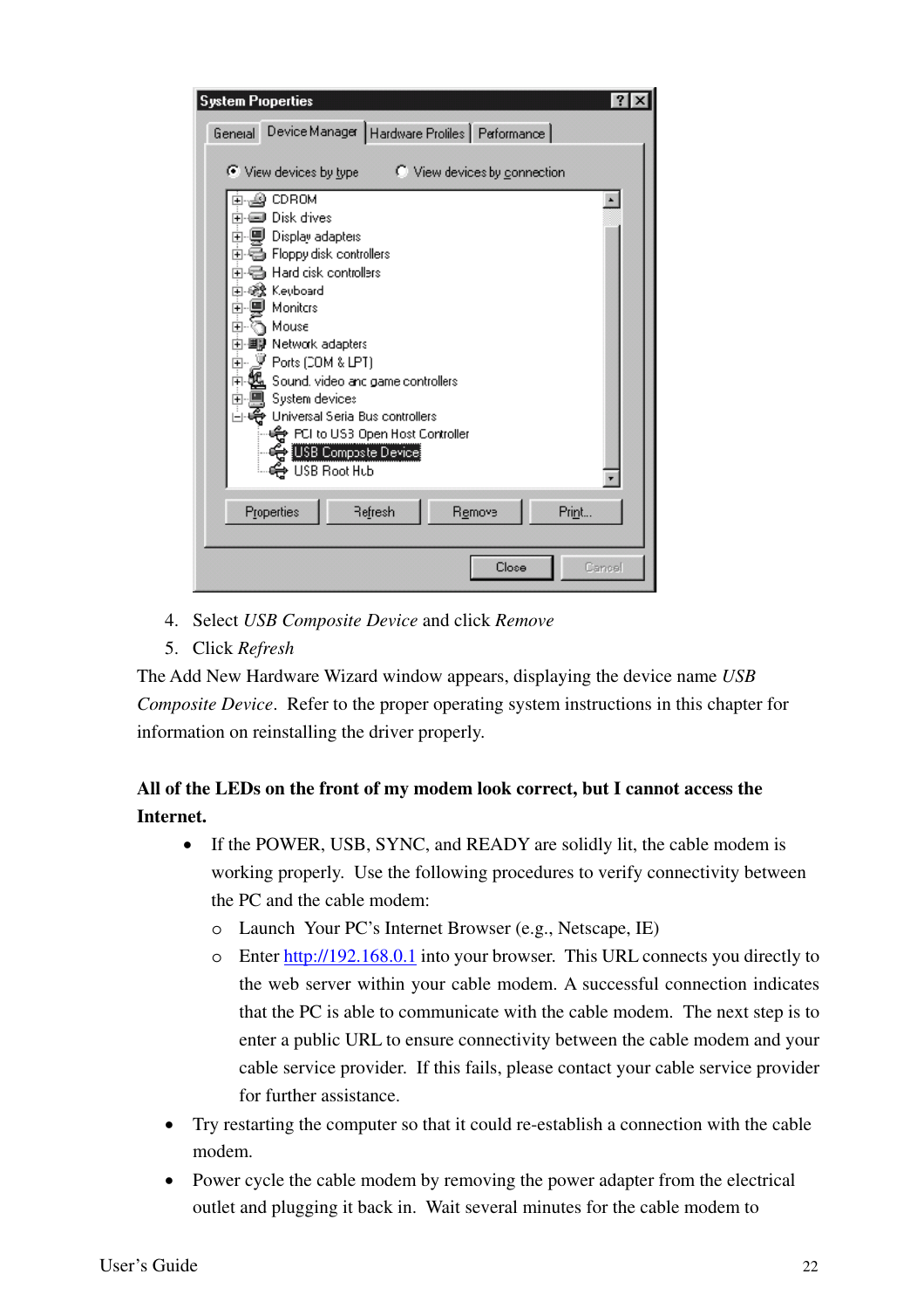re-establish communications with your cable service provider.

- Remove any other USB devices from your computer and connect the cable modem's USB cable directly to the USB port on your computer.
- If you are using a cable splitter, try removing the splitter and connect the cable modem directly to the cable wall outlet. Wait several minutes for the cable modem to re-establish communications with your cable service provider.
- Your USB or coaxial cable may be damaged. Try using another cable.
- If none of these suggestions work, contact your cable service provider for further assistance.

### **Uninstalling the USB Driver**

- 1. Insert the supplied CD into your CD-ROM drive
- 2. Click on the *My Computer* icon on your desktop. Then click on the icon that belongs to your CD-ROM Drive.

Locate the file called "**setup.exe**" and click on the file. This program will remove all the necessary files from you computer.

### **4. Installing the Modem Using the Ethernet Port**

This chapter explains the process for installing your wireless cable modem using the Ethernet port. Using the Ethernet port allows to you connect multiple computers to a wireless cable modem through the use of additional equipment which is not included. Please contact your cable service provider for more information on using multiple computers.

See Chapter 2 "Installing the Wireless Cable Modem Using the USB Port" for instructions on installing the wireless cable modem using the USB port.

You can use the wireless cable modem's Ethernet port if you have:

- A PC running Windows 95 (or later) operating system or a Macintosh computer running system 7.6 (or later) operating system
- An active Ethernet port on your PC

Before you begin, verify that your Network Interface Card (NIC) has been installed and configured for use with your wireless cable modem. The wireless cable modem requires TCP/IP to be installed. Contact your cable service provider for assistance with installing and configuring TCP/IP. After installed the hardware, your computer can connect the wireless cable modem directly by using Network Interface Card. Unlike USB installation, there is no needed for software installation for the Ethernet connection.

### **Installing the Hardware**

This section explains how to connect the wireless cable modem to the computer, wall cable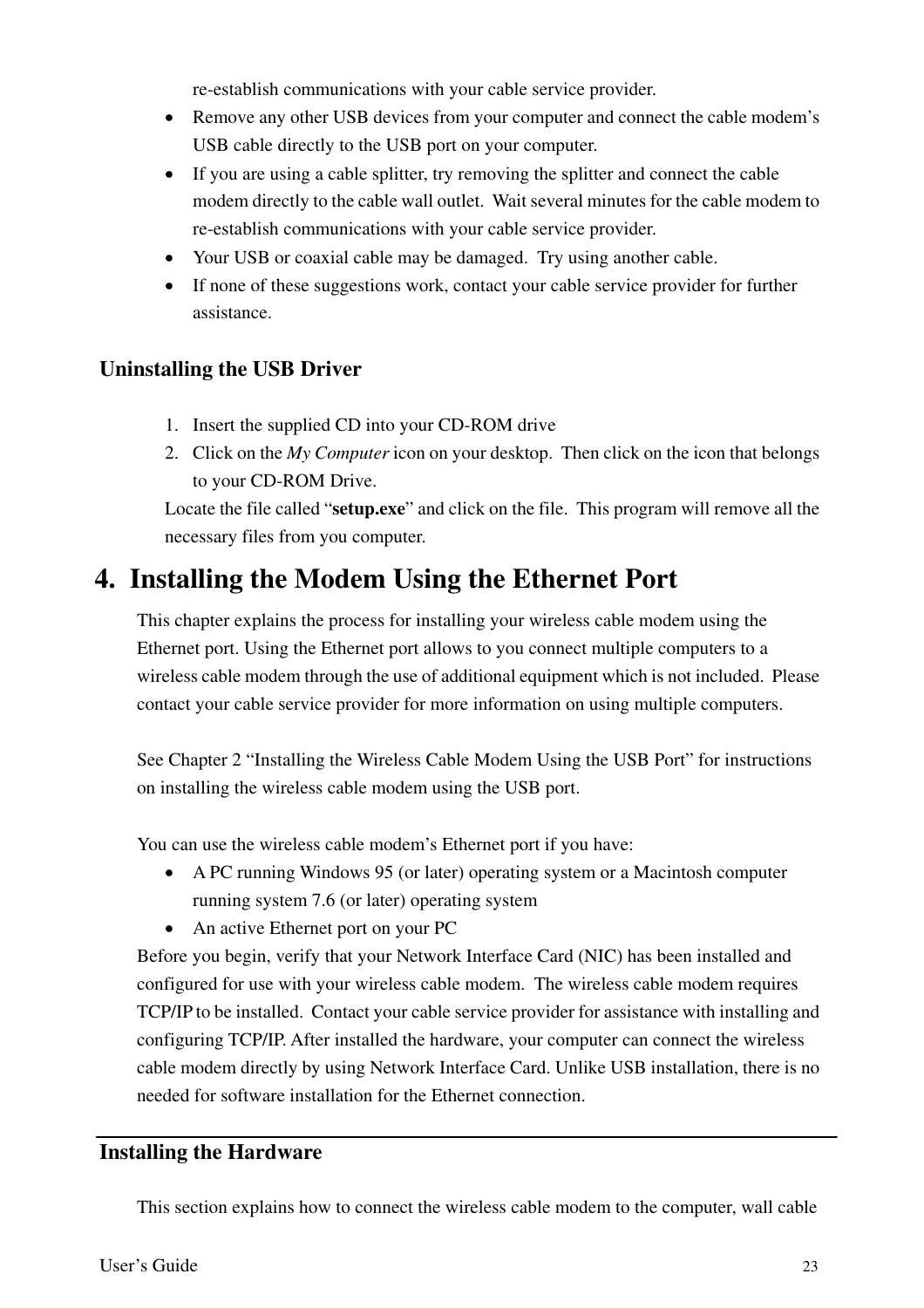outlet, and electrical outlet.

To install the hardware:

- 1. Power off the computer
- 2. Connect one end of the coaxial cable to the wireless cable modem's cable connector. Connect the other end of the coaxial cable to the cable wall outlet. Be sure not to bend or over tighten the cables as this may strain the connector and cause damage. If you plan to connect the wireless cable modem and television to the same wall outlet, you must use a cable line splitter (not included).
- 3. Connect one end of the Ethernet cable to the wireless cable modem's Ethernet port and the other end of the cable to the Ethernet port on the PC or network interface card (NIC).
- 4. Plug the wireless cable modem's power adapter into the wireless cable modem's power jack and into a wall outlet or surge protector.
- 5. If the **pwr**, **sync**, **ready**, and **ethernet** LEDs are solidly lit, the wireless cable modem is working properly.

### **Troubleshooting the Ethernet Installation**

### **None of the LEDs are on when I power on the Wireless LAN Cable Modem.**

Check the connection between the power adapter and the cable modem. Power off the Wireless LAN Cable Modem and wait for 5 seconds and power on the modem again. If the problem still exists, you may have a hardware problem.

### **The ethernet 1 or 2 or 3 or 4 LED on my wireless cable modem is not lit.**

- Try restarting the computer so that is could re-establish a connection with the wireless cable modem.
- Check for a resource conflict (Windows users only). To do this:
	- 1) Right-click on the *My Computer* icon on your desktop and choose *Properties.*
	- 2) Click the *Device Manager* tab and look for a yellow exclamation point or red X over the NIC in the *Network Adapters* field. If you see either one, you may have an IRQ conflict. Refer to the manufacturer's documentation or you cable service provider for further assistance.
- Verify that TCP/IP is the default protocol for your network interface card (NIC)
- Power cycle the wireless cable modem by removing the power adapter from the electrical outlet and plugging it back in. Wait several minutes for the wireless cable modem to re-establish communications with your cable service provider.
- Your Ethernet cable may be damaged. Try another cable.

### **All of the LEDs on the front of my modem look correct, but I cannot access the Internet.**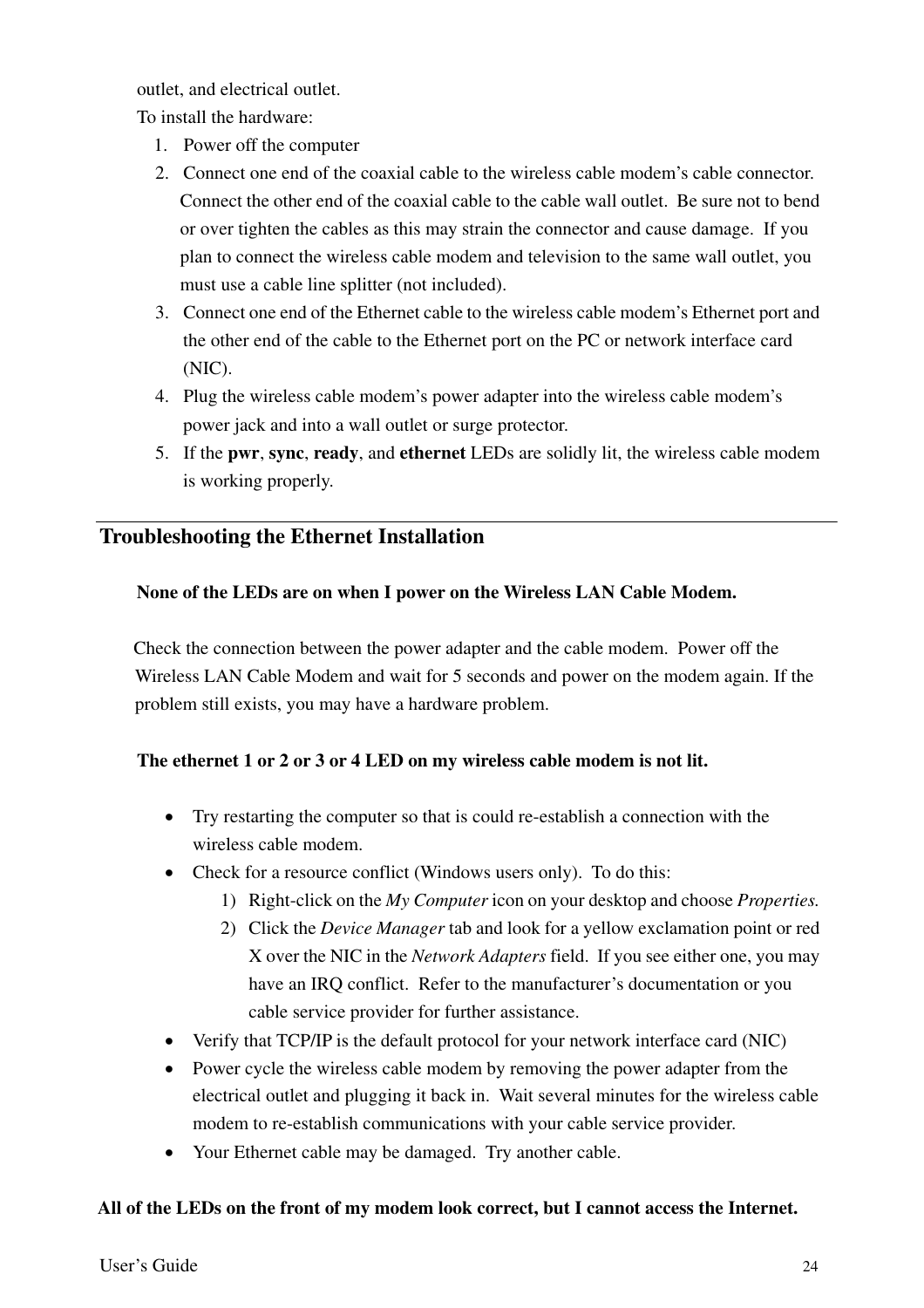- If the **pwr**, **sync**, and **ready** LEDs are solidly lit, the wireless cable modem is working properly. Try restarting the computer so that is could re-establish a connection with the wireless cable modem.
- Power cycle the wireless cable modem by removing the power adapter from the electrical outlet and plugging it back in. Wait several minutes for the wireless cable modem to re-establish communications with your cable service provider.
- If your PC is connected to a hub or gateway, try connecting the PC directly into the wireless cable modem.
- If you are using a cable splitter, try removing the splitter and connect the wireless cable modem directly to the cable wall outlet. Wait several minutes for the wireless cable modem to re-establish communications with your cable service provider.
- Your Ethernet or coaxial cable may be damaged. Try using another cable.
- If none of these suggestions work, contact your cable service provider for further assistance.

### **5. Wireless Cable Modem LEDs and Connectors**

This chapter describes the functions of the wireless cable modem's LEDs and connectors. When the **pwr**, **sync**, and **ready** LEDs are lit, the wireless cable modem is working properly. The **usb** or **enet 1, 2, 3, 4** LEDs should also be lit depending on what port is being used. The following provides an overview of the LED indicator lights on the front of the wireless cable modem and what the LEDs mean.

### **LEDs on the Front of the Modem**



- **pwr**: Indicates that the wireless cable modem has successfully completed internal power-on tests.
- **usb**: Indicates connectivity between the USB port on the wireless cable modem and a PC's USB port.
- **sync**: Indicates the connection status between the wireless cable modem and the cable network. The LED is lit when the wireless cable modem has established a downstream channel with the cable service provider's Cable Modem Termination System (CMTS).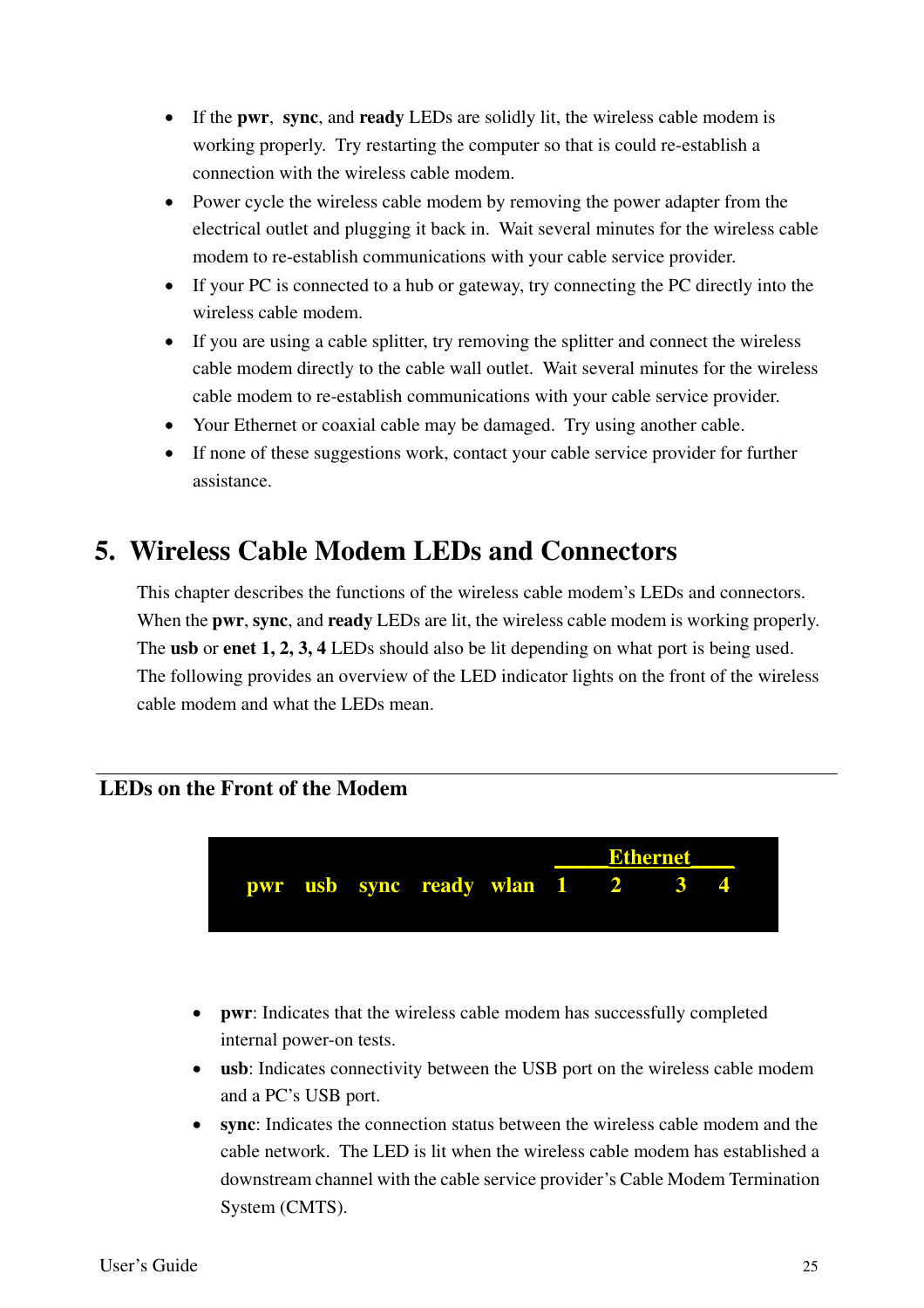- **ready**: Indicates that the wireless cable modem has completed the ranging/registration process and is ready to send/receive data.
- wlan: Indicates that at least one wireless client is linked to the wireless cable modem.
- **Enet 1, 2, 3, 4**: Indicates connectivity between the Ethernet port on the wireless cable modem and the Ethernet port on a PC or Mac. This LED blinks when the wireless cable modem is transferring or receiving data over the Ethernet cable.

Installation problems with the wireless cable modem are commonly due to the cable network and its topography. LEDs on the front panel of the wireless cable modem reveal operational status and help you determine problem areas.

### **Connectors on the Back of the Modem**

This list of connectors describes where to connect the cables and power adapter when installing the wireless cable modem.



- 1. **PWR**: This is where you plug the included power adapter. Remember to use only the power adapter that came with the wireless cable modem.
- 2. **Ethernet** 10/100 Port 1, 2, 3, 4: This is where you plug the Ethernet cable. The other end connects to the Ethernet port on the PC or NIC
- 3. **USB** Port: This is where you plug the included USB cable. The other end connects to the USB port on your PC.
- 4. **Cable** Connector: This is where you connect the coaxial cable (not included) that leads to the cable splitter (not included) or the cable wall outlet.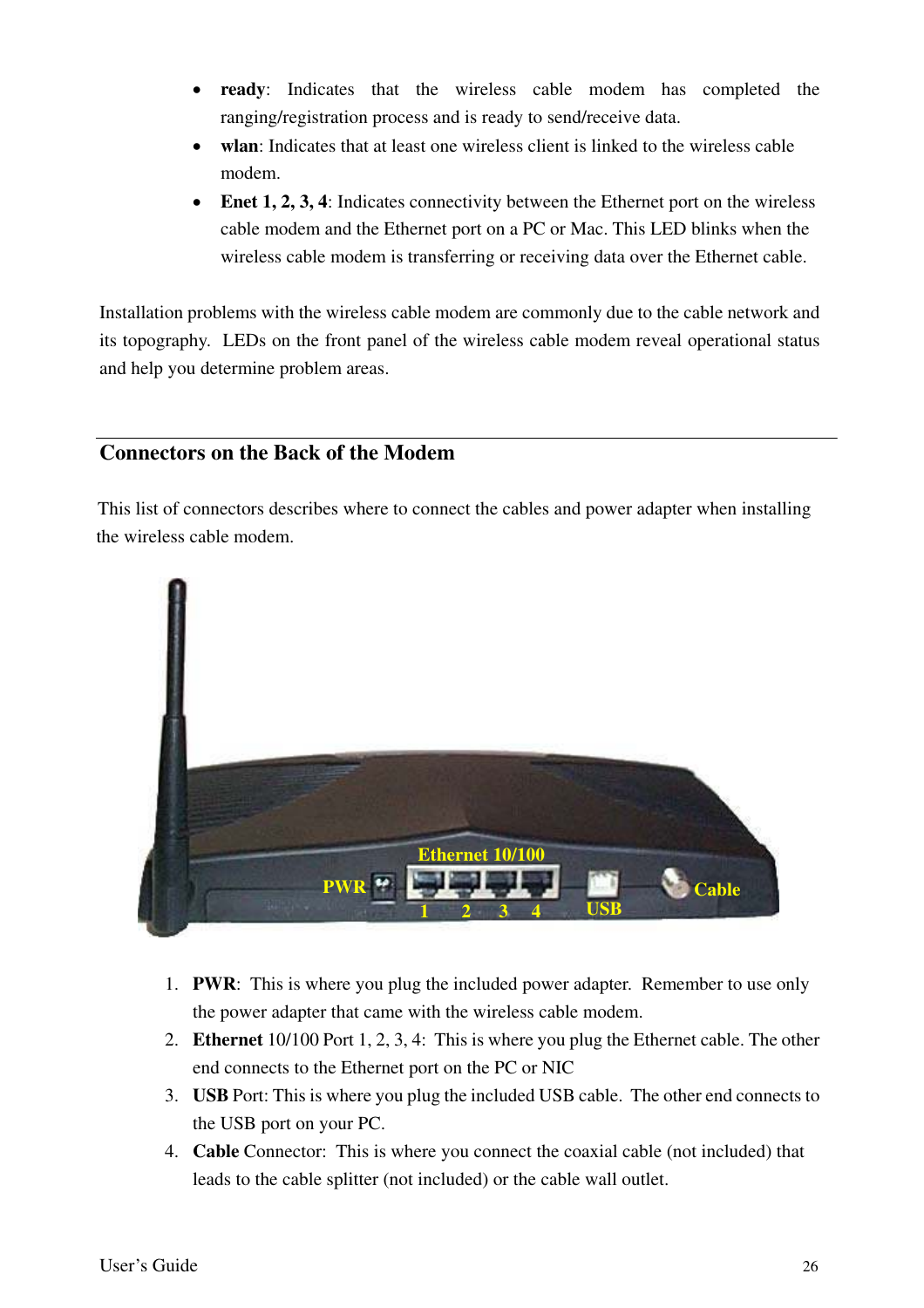### **6. Web User Interface**

### **Accessing the Web User Interface**

- 1. The PC connected to the wireless cable modem must support TCP/IP connection and dynamic DHCP IP address acquisition, and must have a web browser installed.
- 2. Open the web browser and set the URL location to: http://192.168.0.1



3. Click LOGIN. Input *user* for User name and *user* for Password, and then click *OK*.

| <b>Connect to 192.168.0.1</b> |                                      |
|-------------------------------|--------------------------------------|
|                               |                                      |
| user<br>User name:            | <b>R</b> user                        |
| Password:                     |                                      |
|                               | Remember my password<br>Cancel<br>OK |

4. If the user inputs an incorrect user name and/or password, the web user interface displays "401Unauthorized".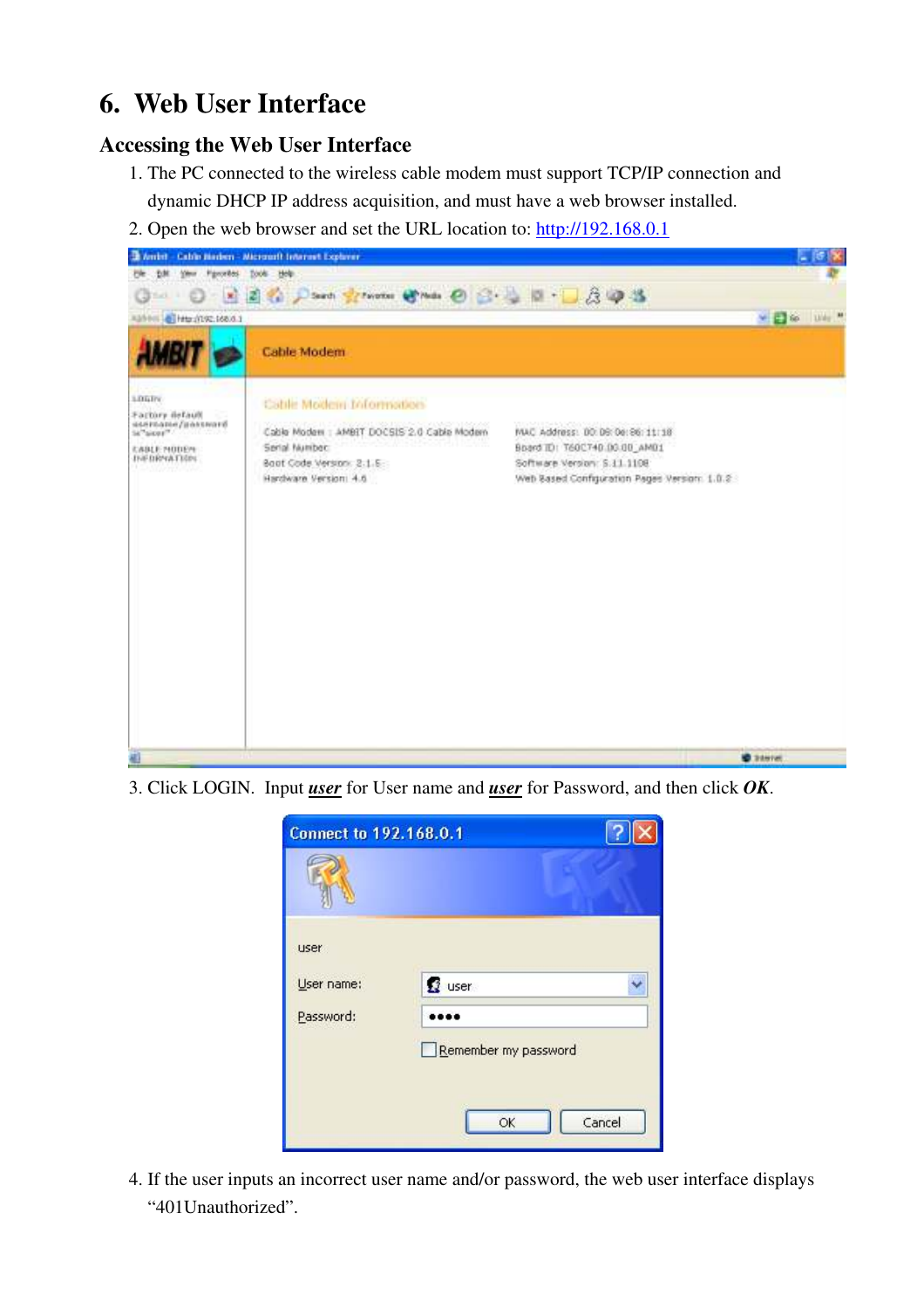### **Web User Interface Home Page**

A main menu is shown at the top of the pages and the user can select different options to view wireless cable modem information. The main menu contains 4 categories of wireless cable modem information. They include:

### **CABLE MODEM**

### **Cable Modem Information**

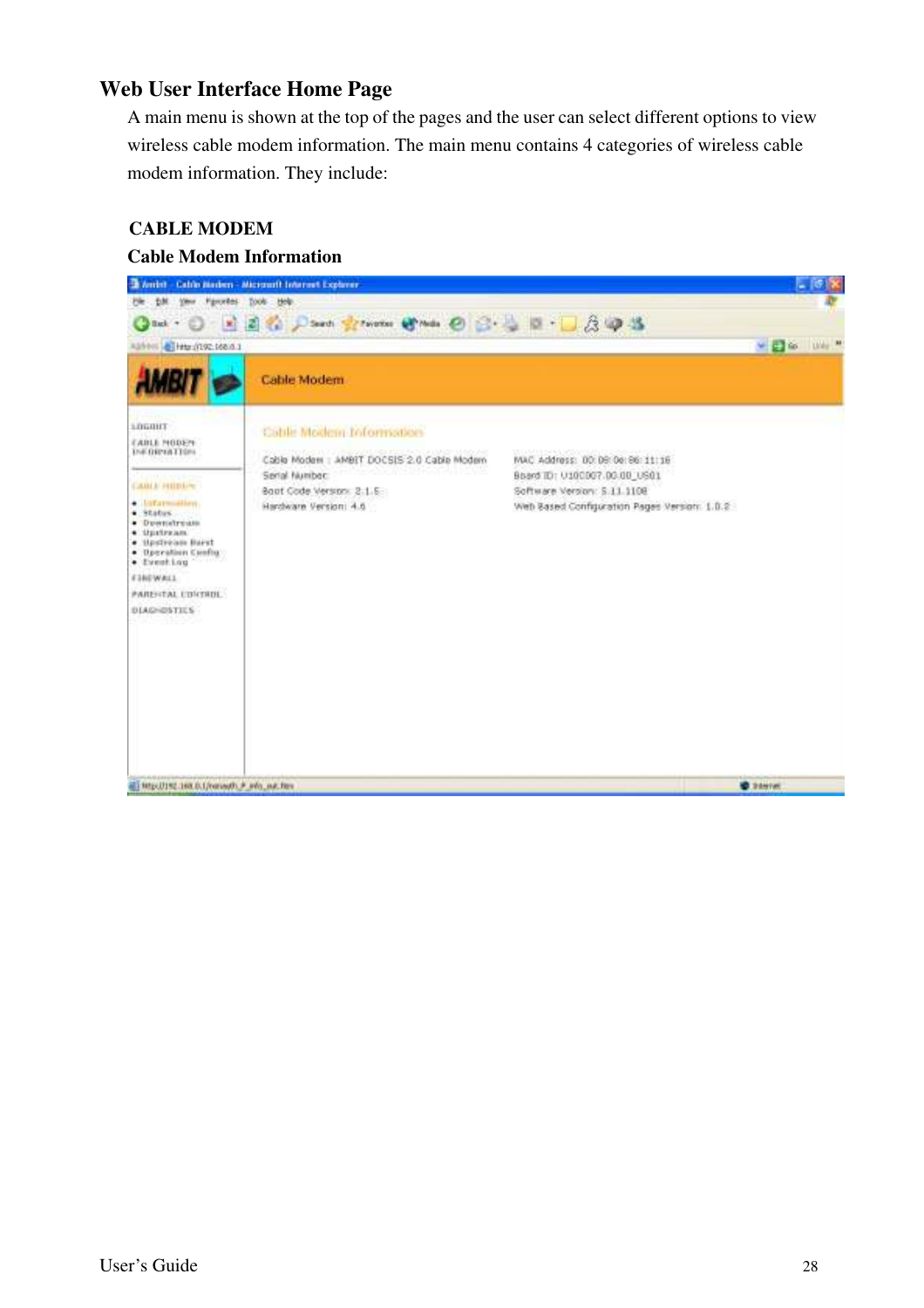### **Cable Modem Status**

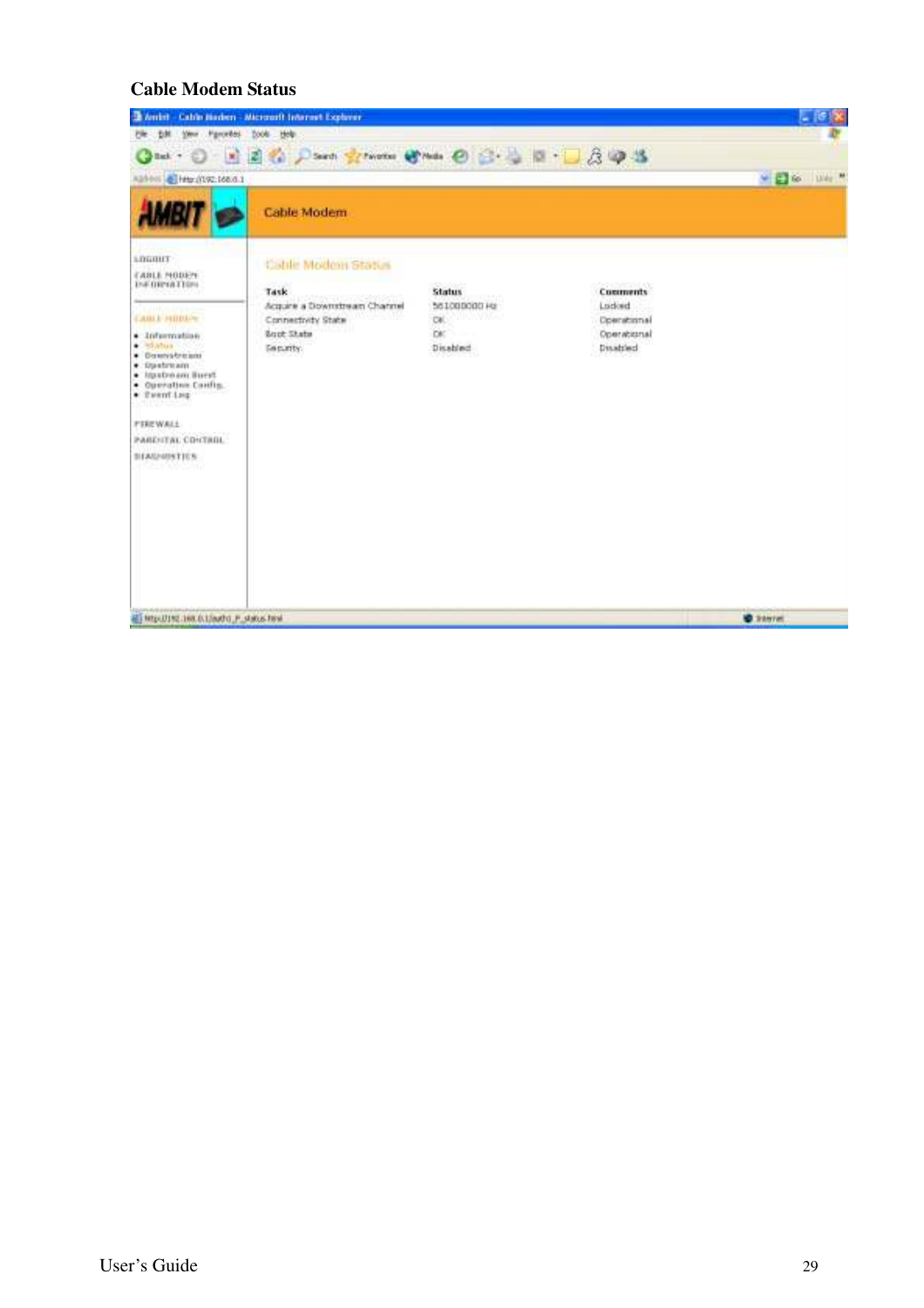#### **Downstream**



#### **Upstream**

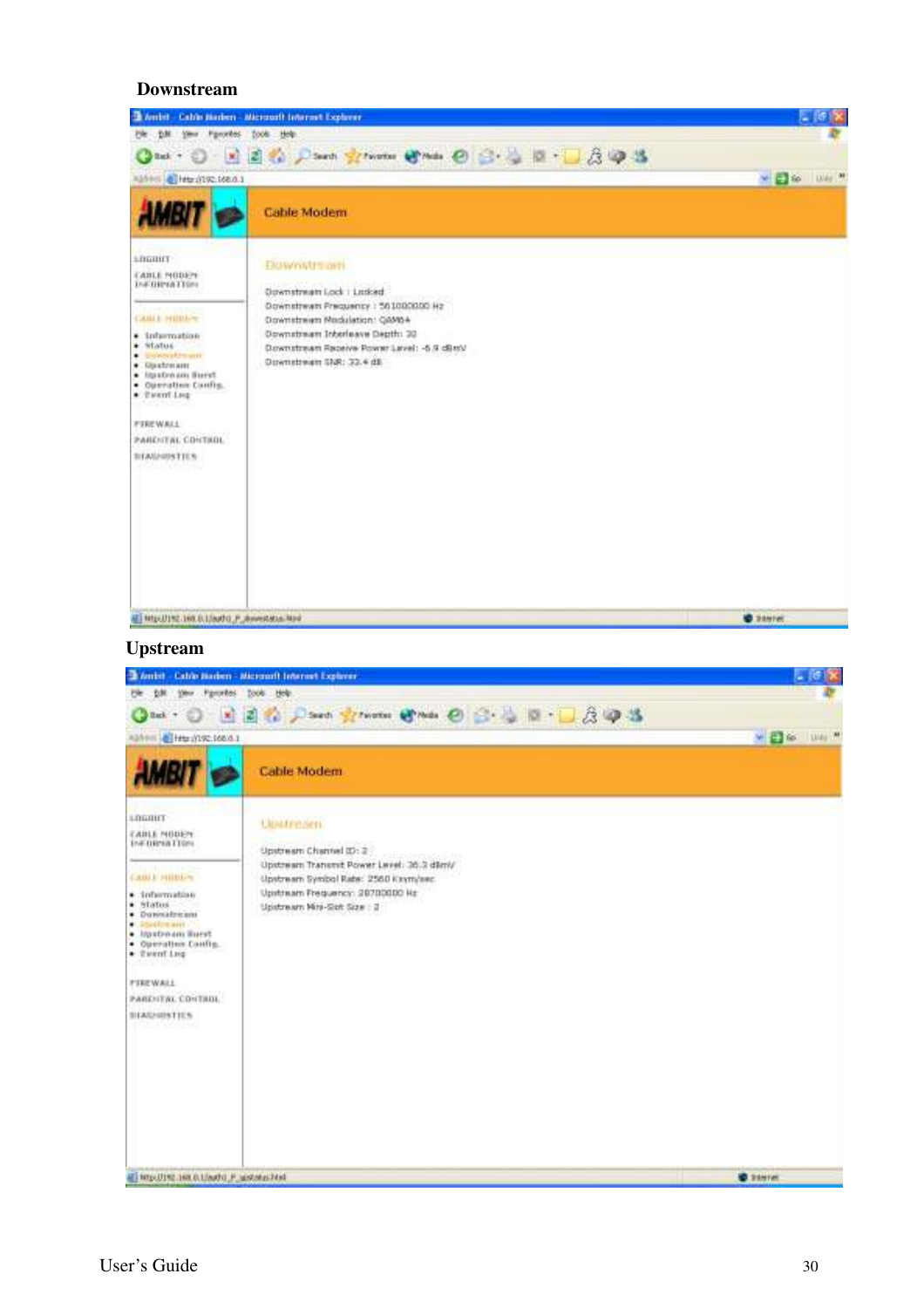### **Upstream Burst**

| <b>Pipece Bosi</b><br>ĐМ<br>He                                                                                                                                                                                                                                                                  | Hole<br>Took-                                                                                                                                                                                                                                                                        |                                                                  | 12.14                                                                    |                                                                                                                                                     |                                                                            |                                                                             |
|-------------------------------------------------------------------------------------------------------------------------------------------------------------------------------------------------------------------------------------------------------------------------------------------------|--------------------------------------------------------------------------------------------------------------------------------------------------------------------------------------------------------------------------------------------------------------------------------------|------------------------------------------------------------------|--------------------------------------------------------------------------|-----------------------------------------------------------------------------------------------------------------------------------------------------|----------------------------------------------------------------------------|-----------------------------------------------------------------------------|
| $\mathbf{x}_1$<br>Back +<br>LD:651.5970; cHi (6) 10101                                                                                                                                                                                                                                          | 2 (a) Seath Cheverke Chester                                                                                                                                                                                                                                                         |                                                                  | 0 -                                                                      | 293                                                                                                                                                 |                                                                            | 半田谷<br>Lives M                                                              |
|                                                                                                                                                                                                                                                                                                 | Cable Modem                                                                                                                                                                                                                                                                          |                                                                  |                                                                          |                                                                                                                                                     |                                                                            |                                                                             |
| <b>LOGGULT</b><br><b>FABLE MODEN</b><br><b><i>LNE OWNER THEN</i></b><br>CABLE HIBLEY<br>· Information<br>· Status<br><b>University manu</b><br>٠<br>Opetream<br>٠<br>٠<br>TRAFFIC TOO RELEASE<br>· Operation Config.<br>· Eventing<br><b>FTREWALL</b><br>PARDITAL CONTROL<br><b>STAGNISTICS</b> | Upstream Burst<br>Modulation Type<br>Differential Encoding.<br>Preamble Length<br>Pre-archie Value Offset<br>FEC Error Correction (T)<br>FEC Codeword Information Eyes (k) 16<br>Strambler Seed<br>Maximum Burst Size<br>Guard Time Size<br>Last Codeword Length<br>Scrambler on/off | OPSK<br>Öff<br>64.<br>56.<br>ü<br>338<br>ř<br>ö<br>Filipo<br>Cm- | OPSK<br>Off<br>139<br>ū<br>s<br>34<br>338<br>ŭ<br>48<br>Filioto d<br>On. | request(1) initialRanging(3) periodicRanging(4) shortData(5) longData(6)<br>OPSK<br>Off<br>129<br>o.<br>5<br>34<br>338<br>a.<br>48<br>Fliega<br>On: | OPSK<br>Off<br>72<br>48<br>5<br>70<br>338<br>12<br>8<br><b>Shart</b><br>On | OPSK<br>Öff<br>80<br>40<br>Ħ<br>220<br>338<br>Ŭ<br>H<br><b>Short</b><br>On: |
| institute, P, DOMES DRESS SREEDER IS                                                                                                                                                                                                                                                            |                                                                                                                                                                                                                                                                                      |                                                                  |                                                                          |                                                                                                                                                     |                                                                            | <b>D</b> Sterler                                                            |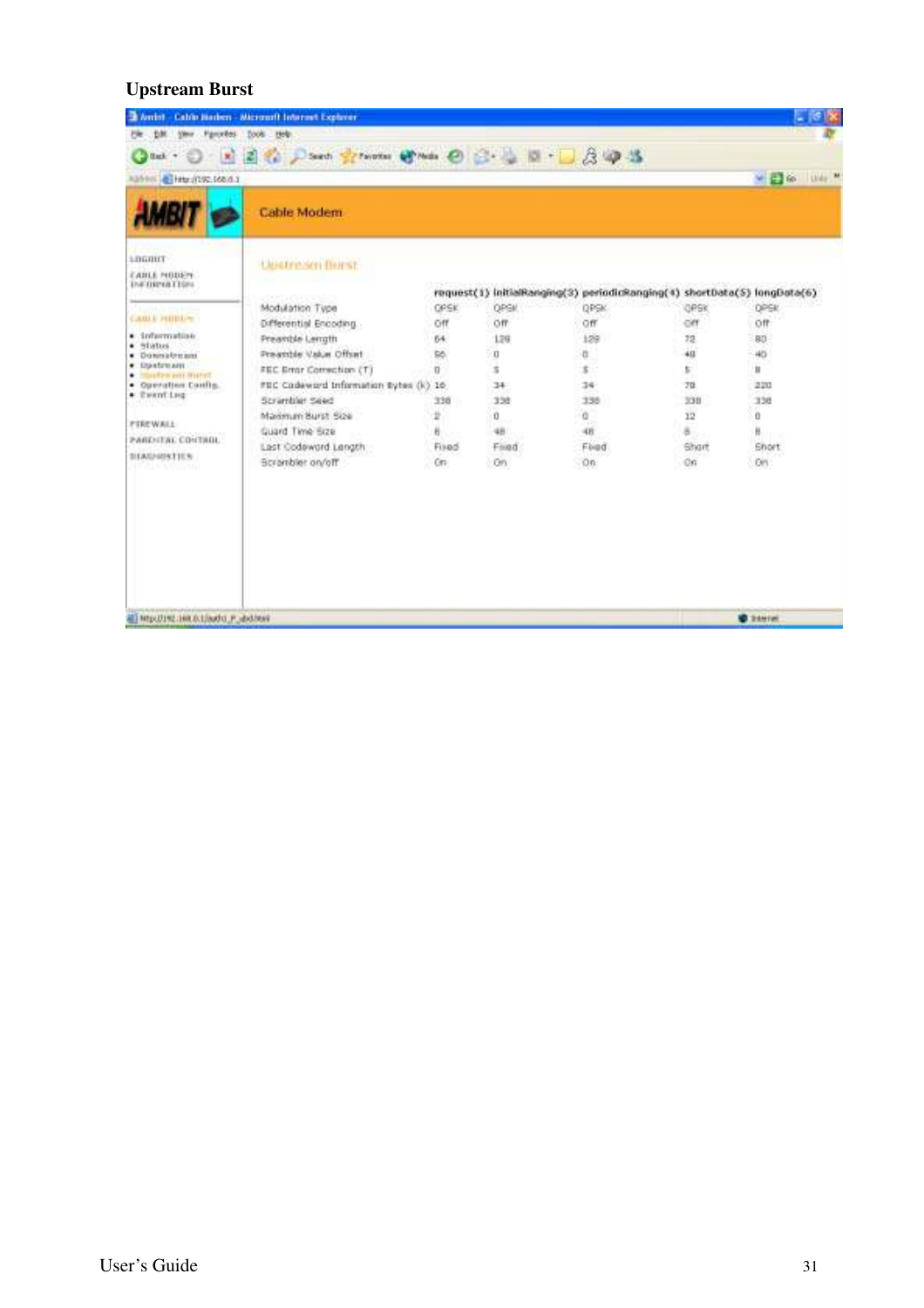### **Operation Configuration**



### **Event Log**

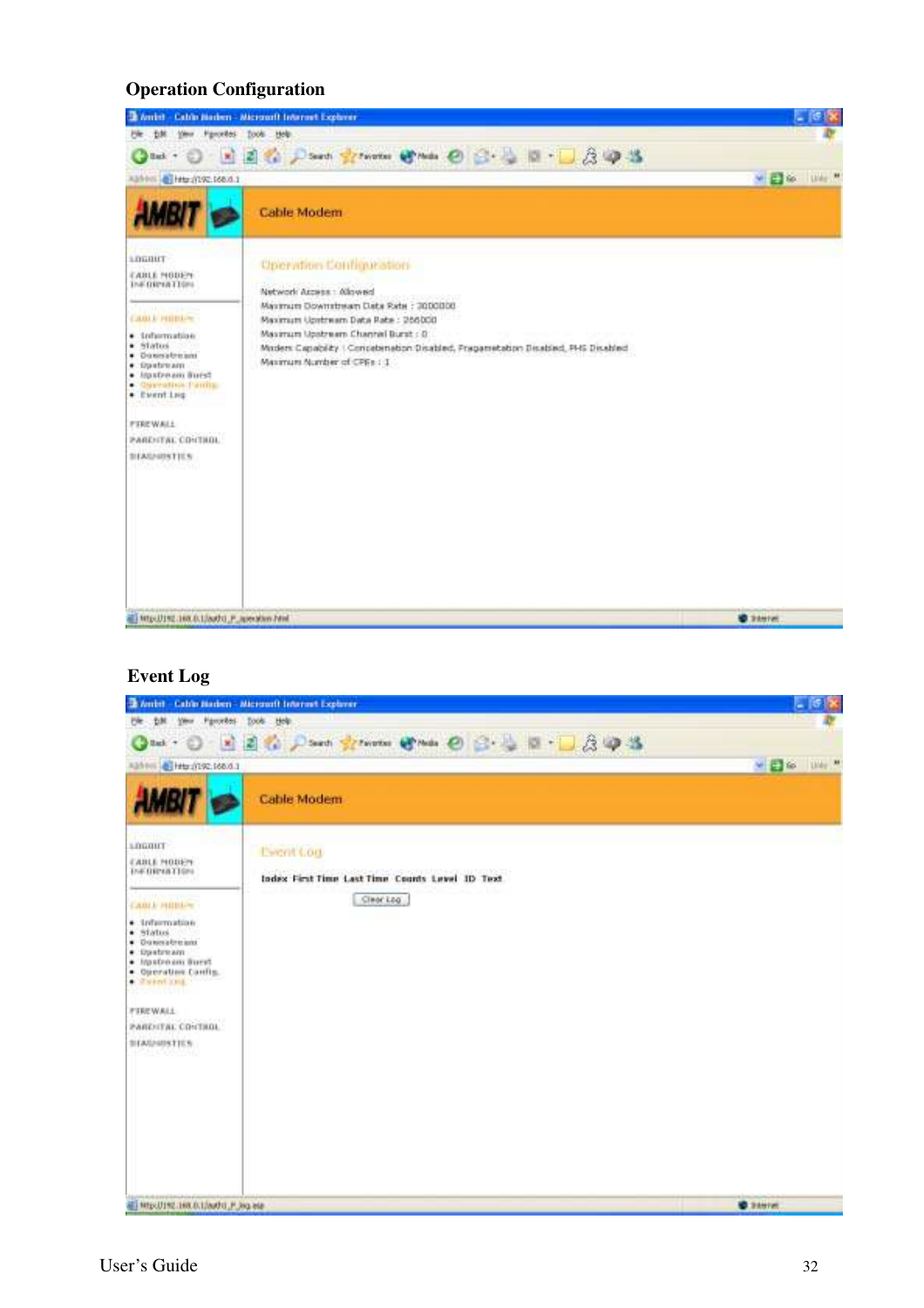### **FIREWALL**

### **TOD Filter**



### **ADD**

• You can block internet traffic of a particular network device based on MAC address.

### **Enable**

• You can enable blocking of internet traffic of a particular network device based on the MAC address.

### **Remove**

• You can remove blocking of internet traffic of a particular network device based on the MAC address.

### **Days to Block**

• You can specify by day(s) when blocking should apply to a specify network device based on the MAC address.

### **Time to Block**

• You can specify by hour when blocking should start and end to a specify network device based on the MAC address.

### **Apply**

• Any configuration changes must be followed by "**Apply**" before changes will occur.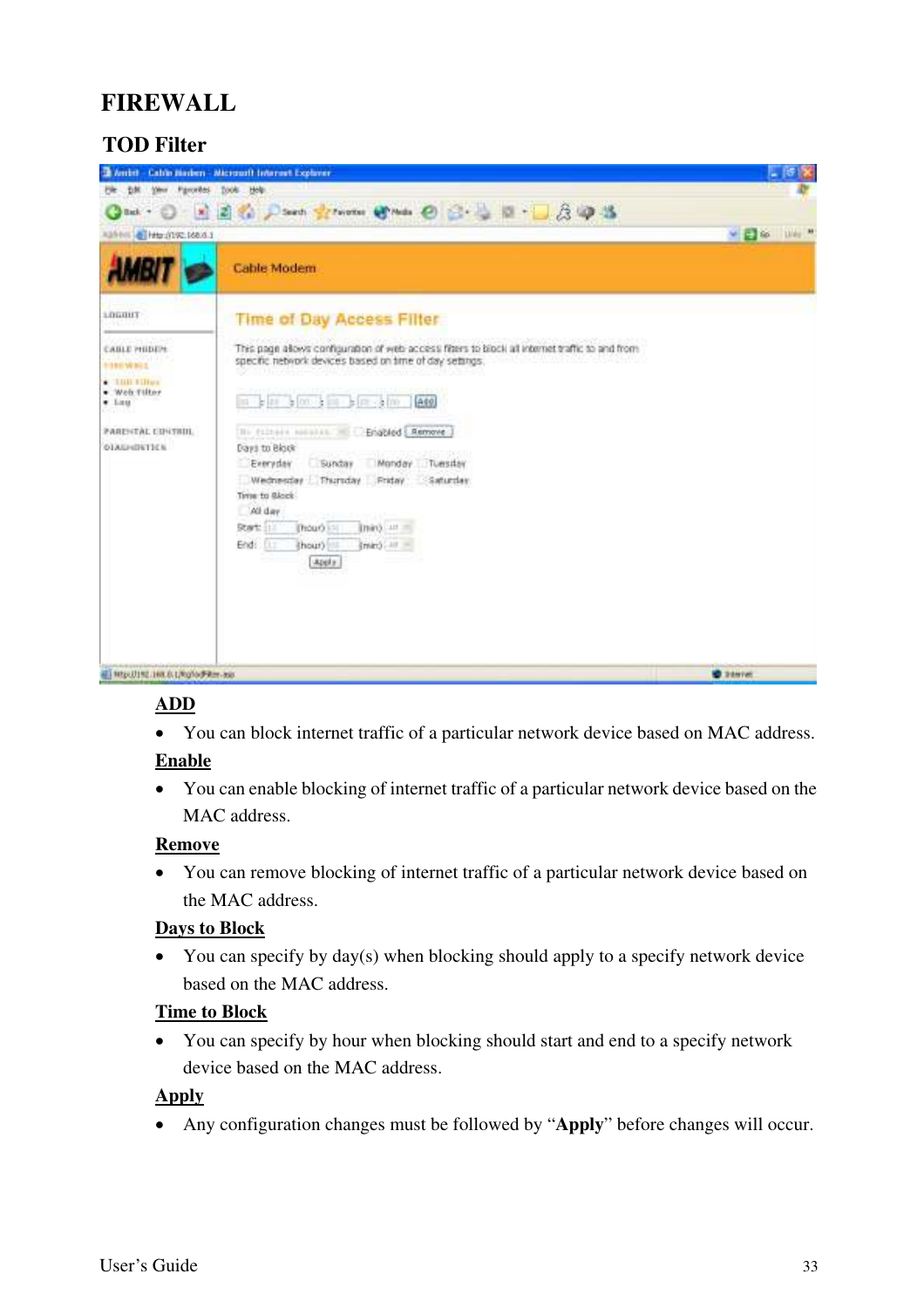### **WEB Filter**



### **Filter Proxy**

• You can enable/disable blocking of Proxy.

### **Filter Cookies**

• You can enable/disable blocking of Cookies.

#### **Filter Java Applets**

• You can enable/disable blocking of Java Applets.

### **Filter ActiveX**

• You can enable/disable blocking of ActiveX.

#### **Filter Popup Windows**

• You can enable/disable blocking of Popup Windows.

### **Firewall Protection**

• You can enable/disable firewall protection.

*\*\*\* It is highly recommended that you keep the Firewall protection enabled at all times for protecting against Denial of Service attacks, etc….* 

### **Apply**

• Any configuration changes must be followed by "**Apply**" before changes will occur. **Trusted Computers**

• You can specify network device by MAC address to be excluded from any filtering. **ADD**

• You can add the network device MAC address into the Trusted Computers list. **Remove**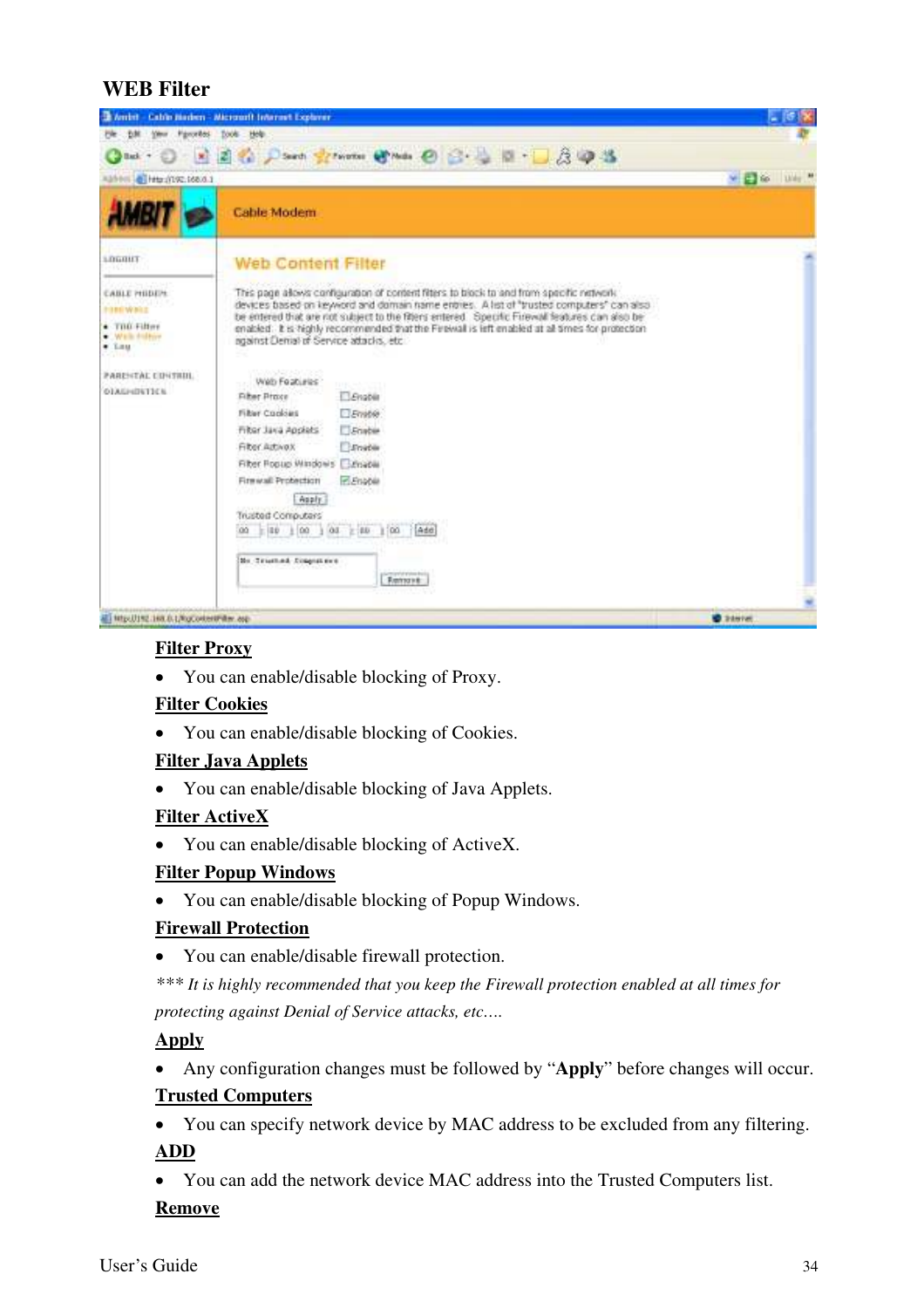• You can remove the network device MAC address from the Trusted Computers list by selecting the MAC address from the list, and click "**Remove**".

### **LOG**



### **E-mail Alerts**

• You can enable/disable sending E-mail Alerts with Contact E-mail Address and SMTP Server Name.

### **Apply**

• Any configuration changes must be followed by "**Apply**" before changes will occur.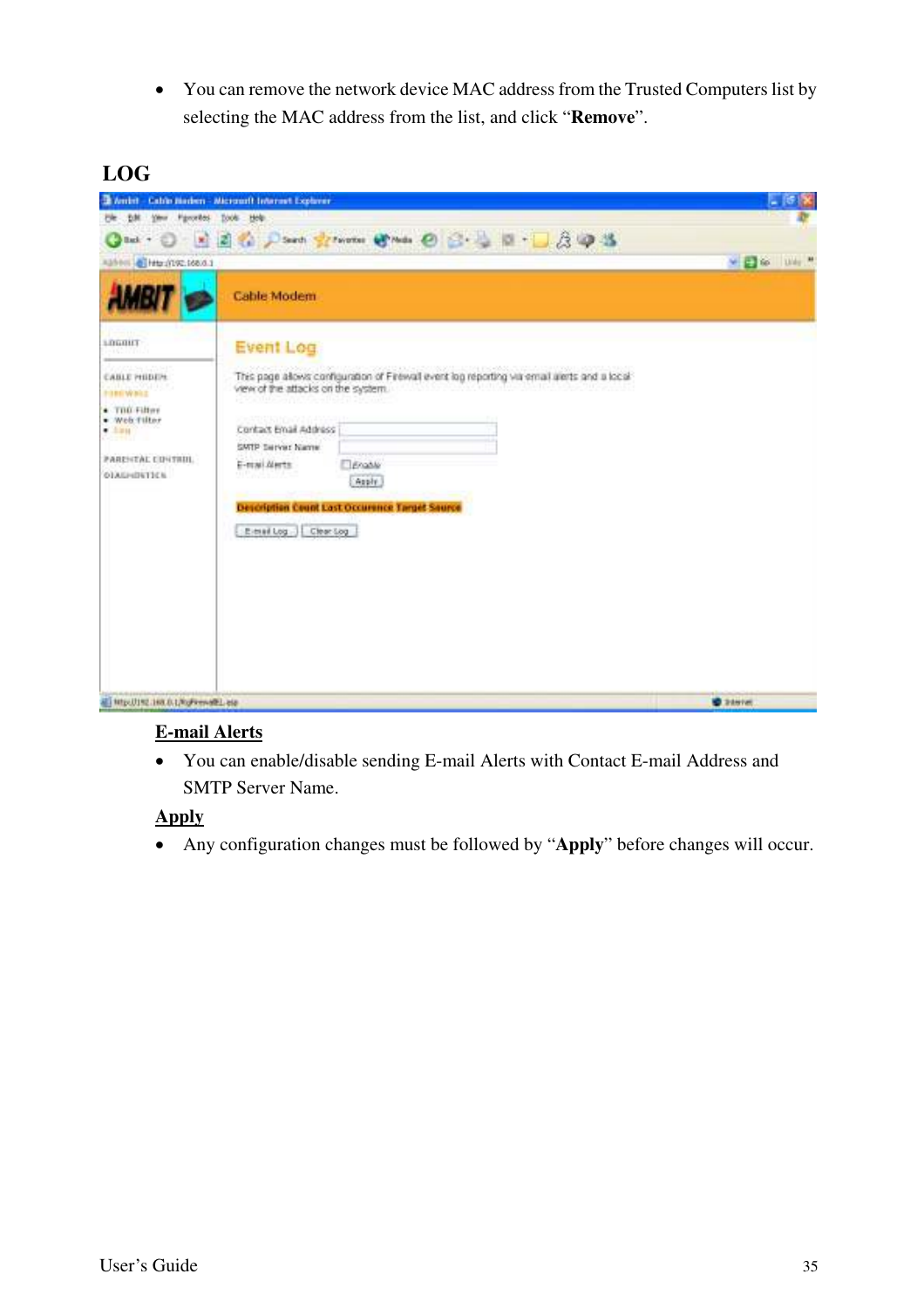### **PARENTAL CONTROL**

### **Setup**

|                                                                                                                                       | tel · ① 国国伯 Darch greenen @ man @ B. 总日 · D.B. @ 选                                                                                                                                                                                                                                                                                                                        |             |
|---------------------------------------------------------------------------------------------------------------------------------------|---------------------------------------------------------------------------------------------------------------------------------------------------------------------------------------------------------------------------------------------------------------------------------------------------------------------------------------------------------------------------|-------------|
| Alabert 2010 (1992-1983)                                                                                                              |                                                                                                                                                                                                                                                                                                                                                                           | $= 26$ $m1$ |
| <b>AMBIT</b>                                                                                                                          | <b>Cable Modem</b>                                                                                                                                                                                                                                                                                                                                                        |             |
| LOGGUIT<br><b>CABLE PHIDER</b><br>FIREWALL<br><b>FAIRFIELD THE</b><br>$\bullet$ . Surfinal.<br>· Victorians Log<br><b>BLAGHINTIER</b> | Setup<br>This page allows configuration of parental control rules.<br><b>Cuntrat Filtering:</b><br>Keyword Blocking<br>Boable.<br>Domain Blocking<br><b>Ednoble</b><br>B Alwayr block<br>Objeck from B 2 3 3 10 18 3 0 1<br>(24-hour format)<br>Monday<br>* through Friday<br>Apply<br>Keyword List<br>Add Feyword<br>Renove Keyword<br>Blocked Domain Litt<br>Add Domain |             |
|                                                                                                                                       | Furnitive Domain<br>6100 Auto Rockhad, All Mannoovel,                                                                                                                                                                                                                                                                                                                     |             |

### **Keyword Blocking**

• You can enable/disable blocking based on the Keyword List.

### **Domain Blocking**

• You can enable/disable blocking based on the Domain List.

### **Always block**

• You can specify blocking by 24-hour format and day(s), or always.

### **Apply**

• Any configuration changes must be followed by "**Apply**" before changes will occur.

### **Add Keyword**

• You can add keyword to the list by clicking" **Add Keyword**".

### **Remove Keyword**

• You can remove keyword by selecting the keyword in the list, and click" **Remove Keyword**".

### **Add Domain**

• You can add Domain to the list by clicking" **Add Domain**".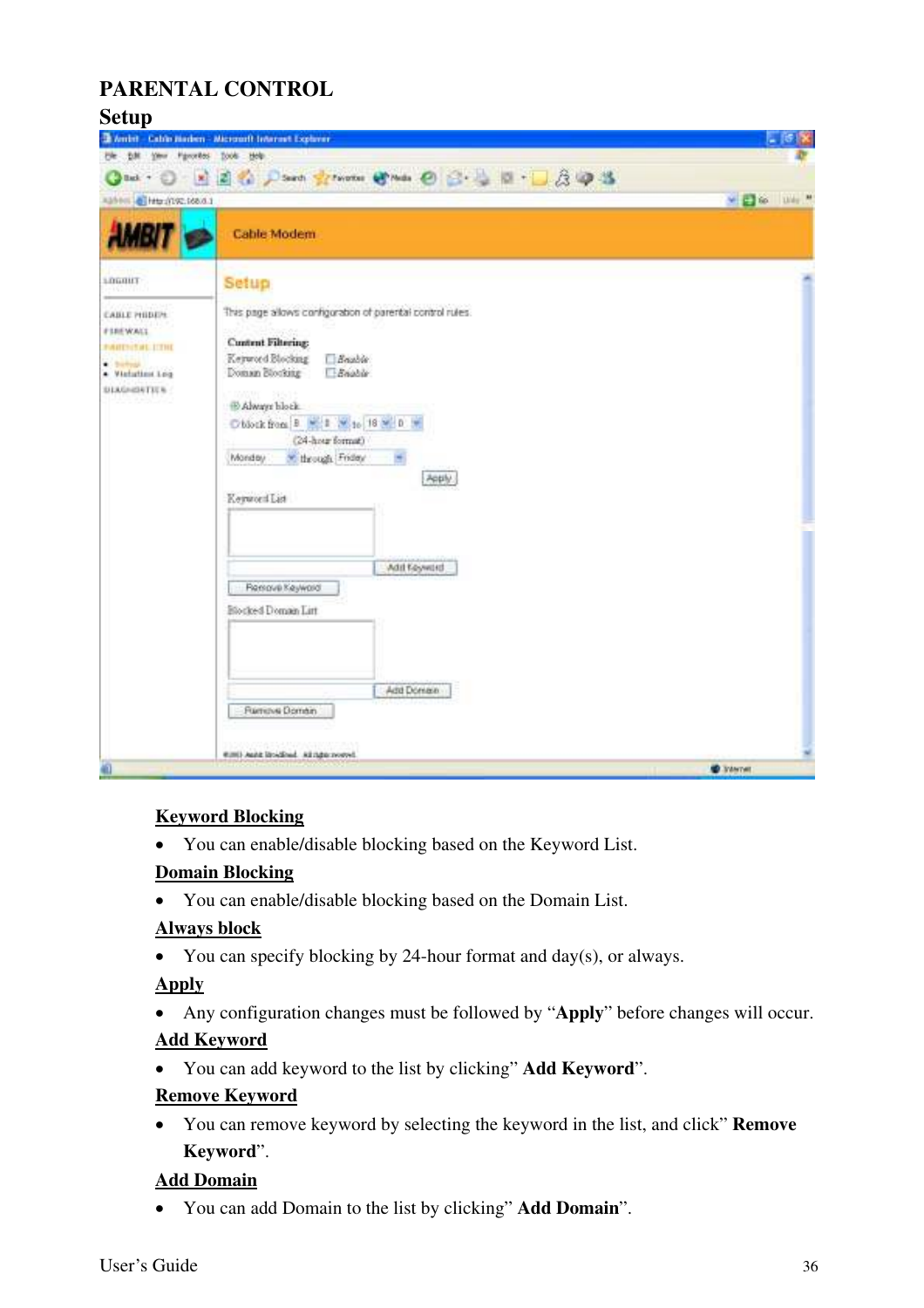#### **Remove Domain**

• You can remove Domain by selecting the Domain in the list, and click" **Remove Domain**".

### **Violation Log**



### **Clear Log**

• You can clear the Violation Log by clicking "**Clear Log**".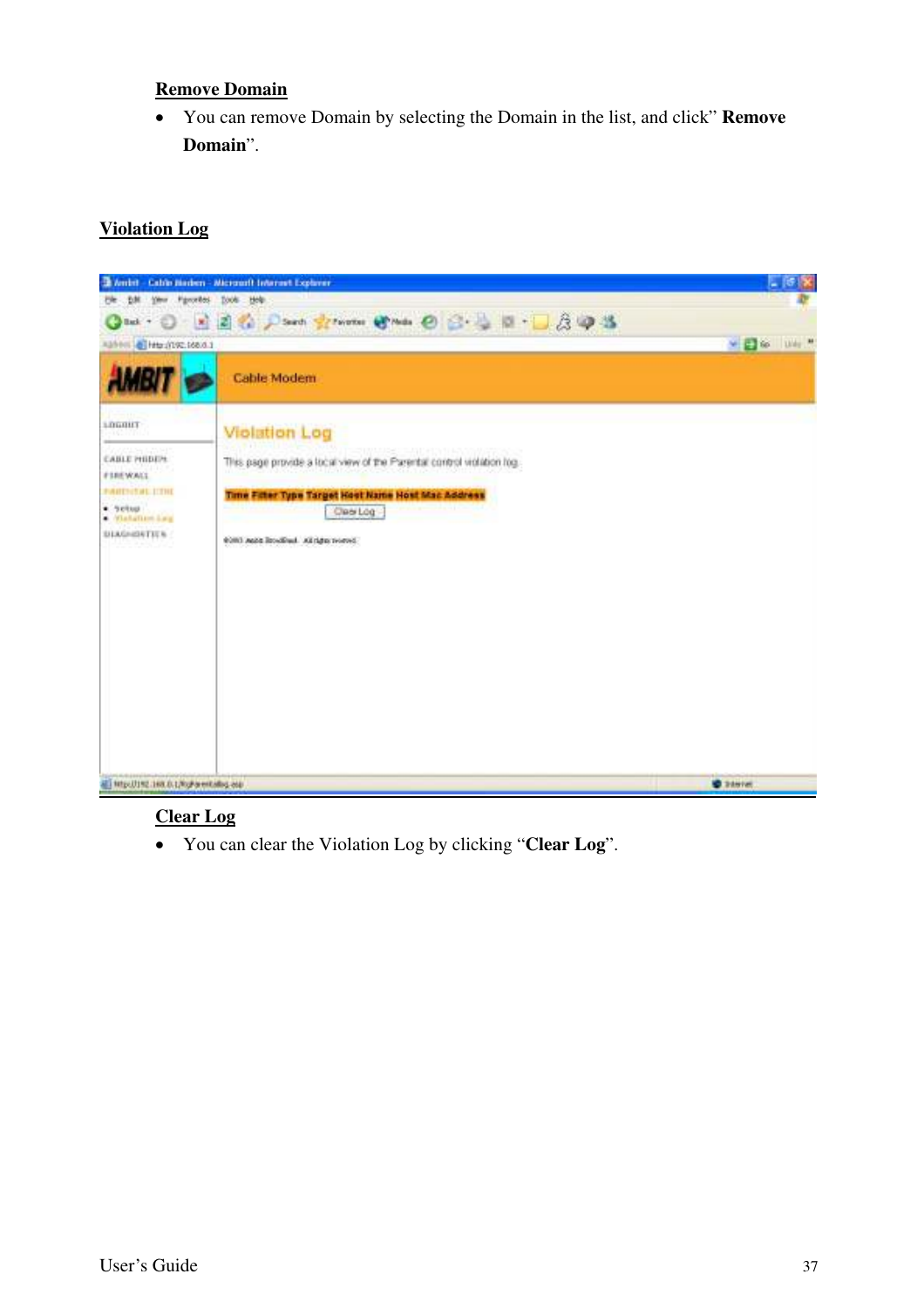### **DIAGNOSTICS**

### **Ping**

|                                                                                                                                                      | 2 Ambit - Cable Barben - Microsoft Internet Explaner                                                                                                                                                                                                                                                                                                                                                                                                        | ш               |
|------------------------------------------------------------------------------------------------------------------------------------------------------|-------------------------------------------------------------------------------------------------------------------------------------------------------------------------------------------------------------------------------------------------------------------------------------------------------------------------------------------------------------------------------------------------------------------------------------------------------------|-----------------|
| Your Parcellos Dook Hole<br>ÐМ                                                                                                                       |                                                                                                                                                                                                                                                                                                                                                                                                                                                             |                 |
| Alahood (@) http://D92.168.0.1                                                                                                                       | tet · ① 国国有 Disent greenen @ main @ 已 心 日 · □ 反 甲 选                                                                                                                                                                                                                                                                                                                                                                                                         | $= 26$ Me       |
|                                                                                                                                                      | Cable Modem                                                                                                                                                                                                                                                                                                                                                                                                                                                 |                 |
| LOGUILT<br>.<br><b>CABLE PHIDER</b><br>FIREWALL<br><b><i>PARENTAL CONTROL</i></b><br><b>SILBAN-MAY FELS</b><br>Ding they<br>* Shentist<br>· Secontly | Ping<br>This page provides ping diagnostics to the LAN to help with IP connectivity<br>problems.<br><b>Ping Test Parameters</b><br>Ping Target (192 - 168 L D. L L<br>Ping Size<br>64<br><b>bytus</b><br>No. of Pings 3<br>Ping Toternal (1600)<br>用图<br>Abort Test<br>Clear Results<br>Start Test<br>Results<br>Maiting fis ingest<br>[ 아이들은 아이들은 아이들은 아이들은 아이들<br>Refresh -<br>To get an update of the results, you must select the REPPEGH button above. |                 |
| ALL MEGALINE 168.0.1/Validageostes asp                                                                                                               |                                                                                                                                                                                                                                                                                                                                                                                                                                                             | <b>D</b> Steret |

### **Start Test**

• After you enter the IP address that you want to ping, click "**Start Test**". You must click "Refresh" to get the results.

### **Abort Test**

• You can terminate the Ping test by clicking "**Abort Test**".

### **Clear Result**

• You can clear the Results display area by clicking "**Clear Results**".

#### **Refresh**

• You can get you Ping test results by clicking "Refresh".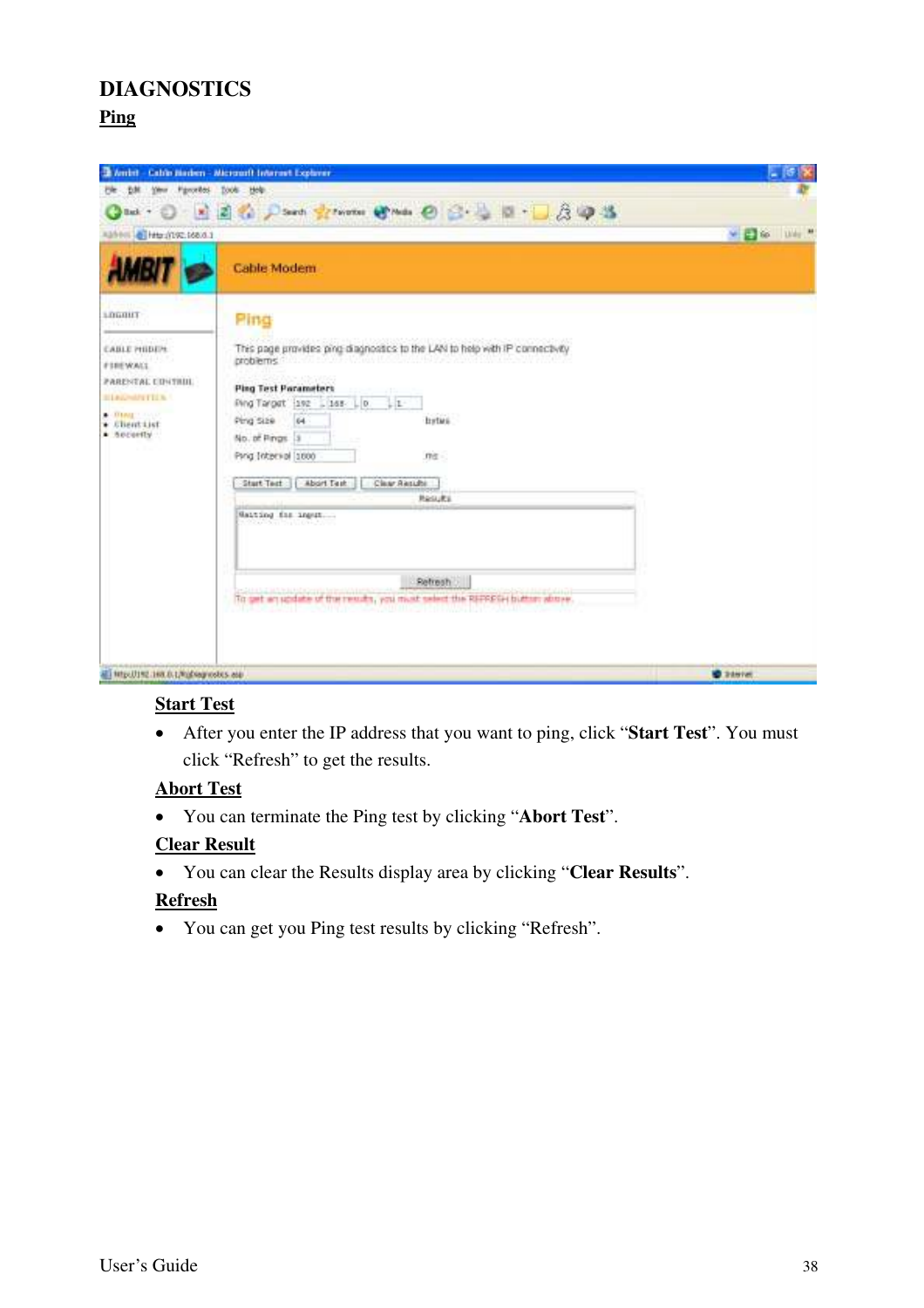### **Client List**

| <b>B Andri</b> - Cable Barben - Microsoft Internet Explaner                                               |                    |              |                                                                                                                                                                                                                                |          | $-161$ $\times$     |
|-----------------------------------------------------------------------------------------------------------|--------------------|--------------|--------------------------------------------------------------------------------------------------------------------------------------------------------------------------------------------------------------------------------|----------|---------------------|
| time Finered Tools Hole<br>ык<br>Нe<br>$Q$ but $\cdot$ $\circlearrowright$<br>Alahom (@) He (YDR: 168.0.1 |                    |              | ■国务户Sech Schements (Streets ) B: → 日·□及甲基                                                                                                                                                                                      |          | $v = 6$ and $v = 7$ |
|                                                                                                           | <b>Cable Modem</b> |              |                                                                                                                                                                                                                                |          |                     |
| LOGGUIT                                                                                                   | Client List        |              |                                                                                                                                                                                                                                |          |                     |
| <b>CABLE PHIDER</b>                                                                                       |                    |              | This come to a subsequent to the contract of the contract of the contract of the contract of the contract of the contract of the contract of the contract of the contract of the contract of the contract of the contract of t |          |                     |
| <b>FIREWALL</b><br>PARENTAL CINTRIIL<br><b>BELOVANS FELLIN</b><br>. Ping<br>· Llient List<br>A REFERENCE  | gycung             | 192.169.0.11 | 00:00:59:01:01:f4<br>Rafrish                                                                                                                                                                                                   | WIRELESS |                     |
| ALL MISCUSS LIKE B. LAUSING MY AND                                                                        |                    |              |                                                                                                                                                                                                                                |          | <b>D</b> Steret     |

### **Refresh**

• You can get an update of the clients list by clicking "Refresh".